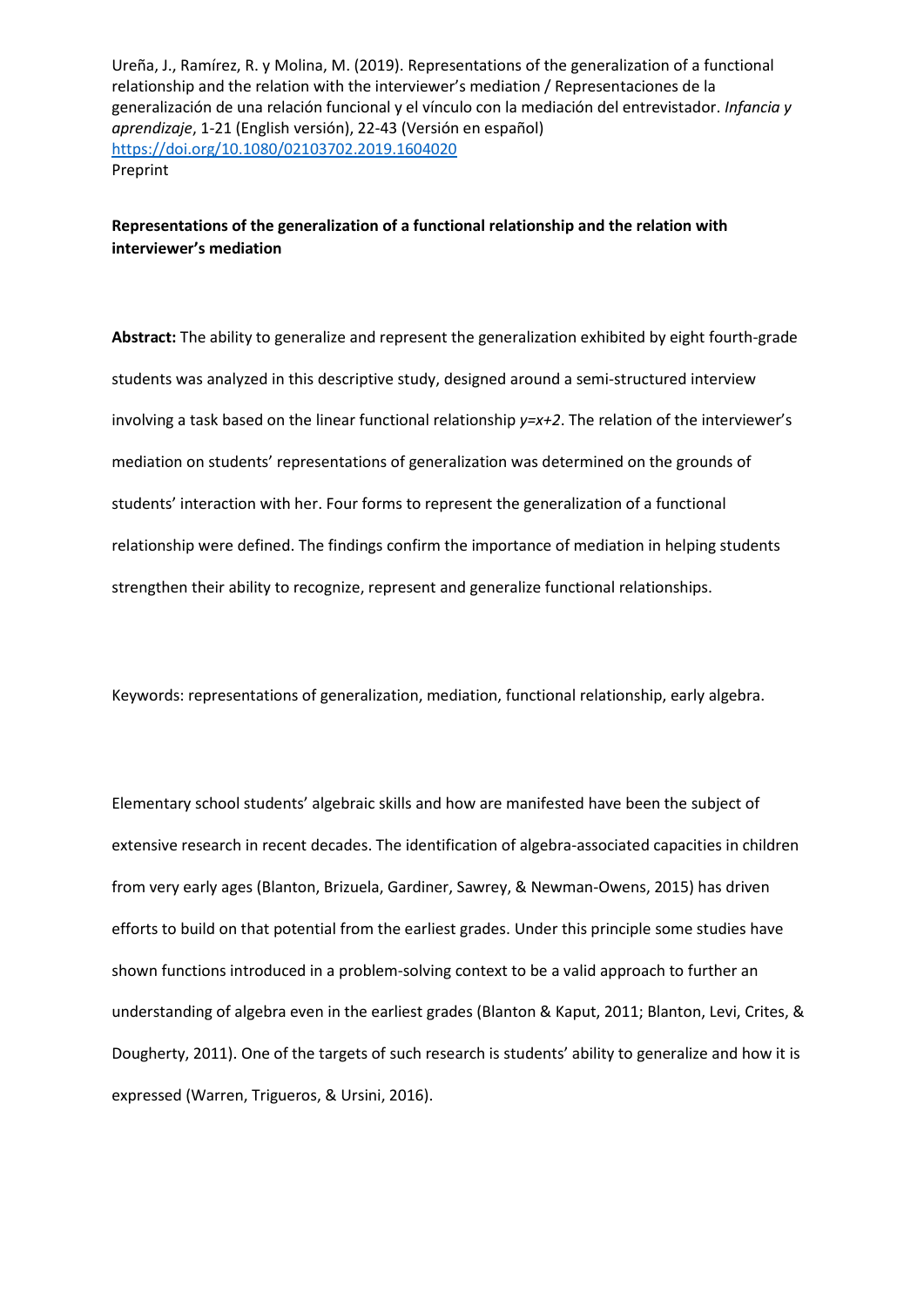The importance of generalization and its representation as part of algebraic thinking is undisputed in the mathematics education research community. Researchers (Kaput, 2008; Radford, 2018) deem that algebraic symbolism is not the sole way that students represent such thinking, which may also adopt the form of natural language or even gestures. While the indeterminate quantities associated to algebraic thinking may be represented by alphanumeric symbols, algebraic thinking may also be expressed with the above semiotic systems. The present study explores students' recognition and representations of a functional relationship in the course of semi-structured interviews as well as their interaction with the interviewer. The research questions addressed include: What representations of generalization of a functional relationship manifest fourth-grade students when performing a task in a functional context? How does the interviewer's mediation help students generalize? In addition to supplementing the findings of the research cited above, the purpose is to furnish information that may be useful for teaching early algebra, which has been included in school curricula in countries such as Australia, Canada, China, Japan, Korea, and Portugal (Merino, Cañadas, & Molina, 2013), as well as Spain (Ministerio de Educación, Cultura y Deporte, 2014).

## **Functional thinking**

This study was conducted in the context of early algebra that pursues the development of algebraic reasoning from early ages. The focus is on functional thinking. In that approach algebra is introduced through functions (Cañadas & Molina, 2016). In the functional relationships involved, the value adopted by the independent variable is paired to a single value of the dependent variable (Blanton, 2008).

One of the factors addressed in research on functional thinking is the generalization of relationships (Blanton et al., 2011; Smith, 2008) by describing the general rule whereby quantities co-vary, and represent it (Blanton et al., 2011; Hitt & González-Martín, 2016). This study explores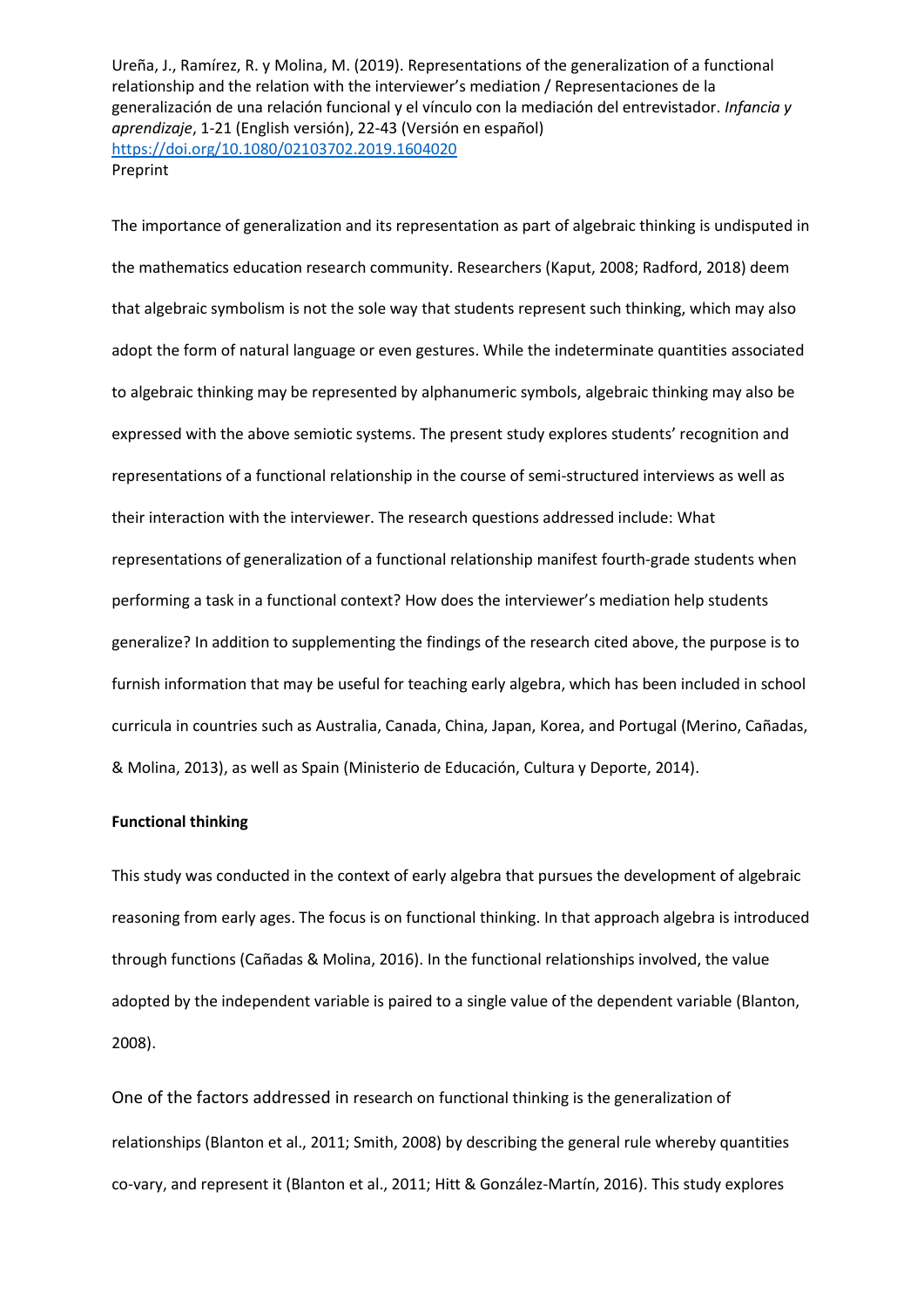how functional relationships are generalized and represented, in connection with functional thinking.

Recent studies have been interested on functional thinking and the diversity of student behavior involved (e.g., versatility in the use of representation systems, progress from natural to symbolic language, expression of generalization in different registers) when generalizing situations involving functional relationships. Some of these studies have shown that elementary school students are able to distinguish and describe situations in which two quantities co-vary, defining the rules that govern the relationships between them (Carraher, Schliemann, & Brizuela, 2003; McEldoon & Rittle-Johnson, 2010; Stephens, Ellis, Blanton, & Brizuela, 2017) and use of different types of representations (such as tables, figures, or graphs) to explore, describe, and symbolize functional relationships (Blanton & Kaput, 2004; Blanton et al., 2015; Carraher, Martínez, & Schliemann, 2008; Warren, 2006). Blanton et al. (2015) in a study with first graders evidenced the students' potential to represent functional relationships even with algebraic symbology, emphasizing that they can learn to think about functions in a sophisticated and generalized manner from very early ages. These authors suggested levels of sophistication for generalizing relationships from a level in which students do not describe the underlying relationship, to distinguish the function as object, recognizing the conditions in the generality of the functional relationship. In studies in third grade, it is highlighted the importance of monitoring students' recognition of the variables involved in functional relationships and the representation of the relationship by means of conventional representations, for example using the algebraic expression, instead of a recursive form in which is not stablished a relationship between the variables (Carraher et al., 2008).

The above research constitutes invaluable background for the study of elementary school students' functional thinking when characterizing and identifying features associated with the generalization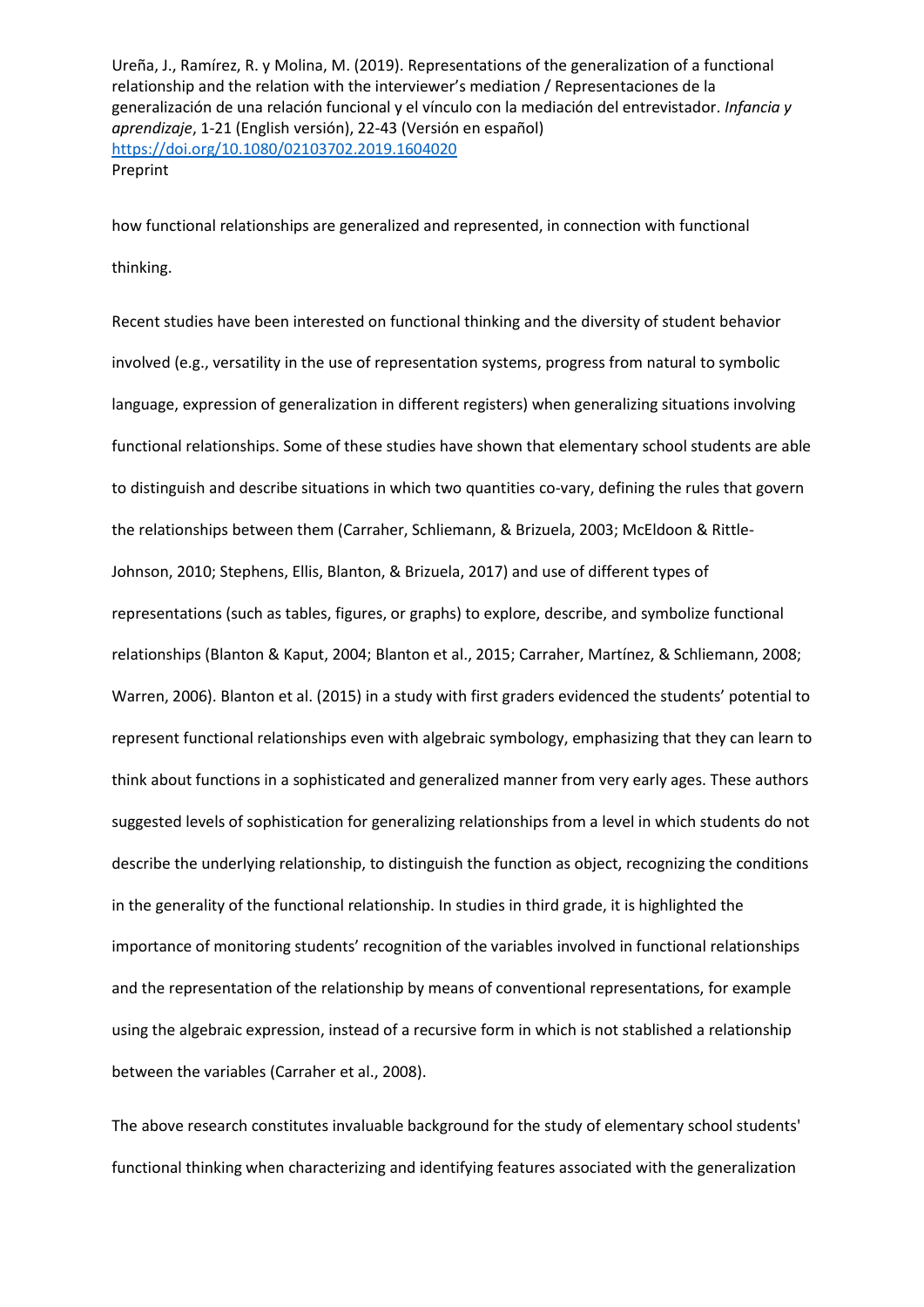of functional relationships and representing those generalizations. This complementary study aims not to describe students' learning over time. Rather, the emphasis is on what they are able to do and how they structure and represent generalizations in the absence of explicit instruction beyond the interviewer's mediation. The objective is to characterize the representations of generalization that fourth-grade students are capable to manifest when performing a task involving a functional relationship.

### **Generalization**

The importance of generalizing in mathematics lies in the very nature of the discipline, in formulating propositions about numbers and forms (Mason, Graham, Pimm, & Gowar, 1985). Mason, Graham, and Johnston-Wilder (2005) contended that algebra is rooted in the ability to generalize from specific cases and that even pre-elementary school children exhibit that ability. From that perspective, inductive reasoning performs an important role to generalizing, it guides to detect regularities based on specific cases to be extended to a general pattern (Castro, Cañadas, & Molina, 2010).

Generalizing consists of the transition from the identification of regularity in specific cases to other broader cases that follow a same pattern (Polya, 1989) in a way that all the elements can be represented in a single expression (Radford, 2010). In the same line, generalizing as a process it may include identifying commonalities in elements, reasoning beyond the cases at hand, or obtaining a broader spectrum of results from particular cases. On the other hand generalization is regarded not only as a process but as a product or result of those processes (Stephens et al., 2017). When these descriptions are transferred to a situation with an underlying functional relationship between two quantities, generalizing entails identifying and representing the rule that relates the quantities from particular to more general cases. The relationship is generalized when it is represented by means of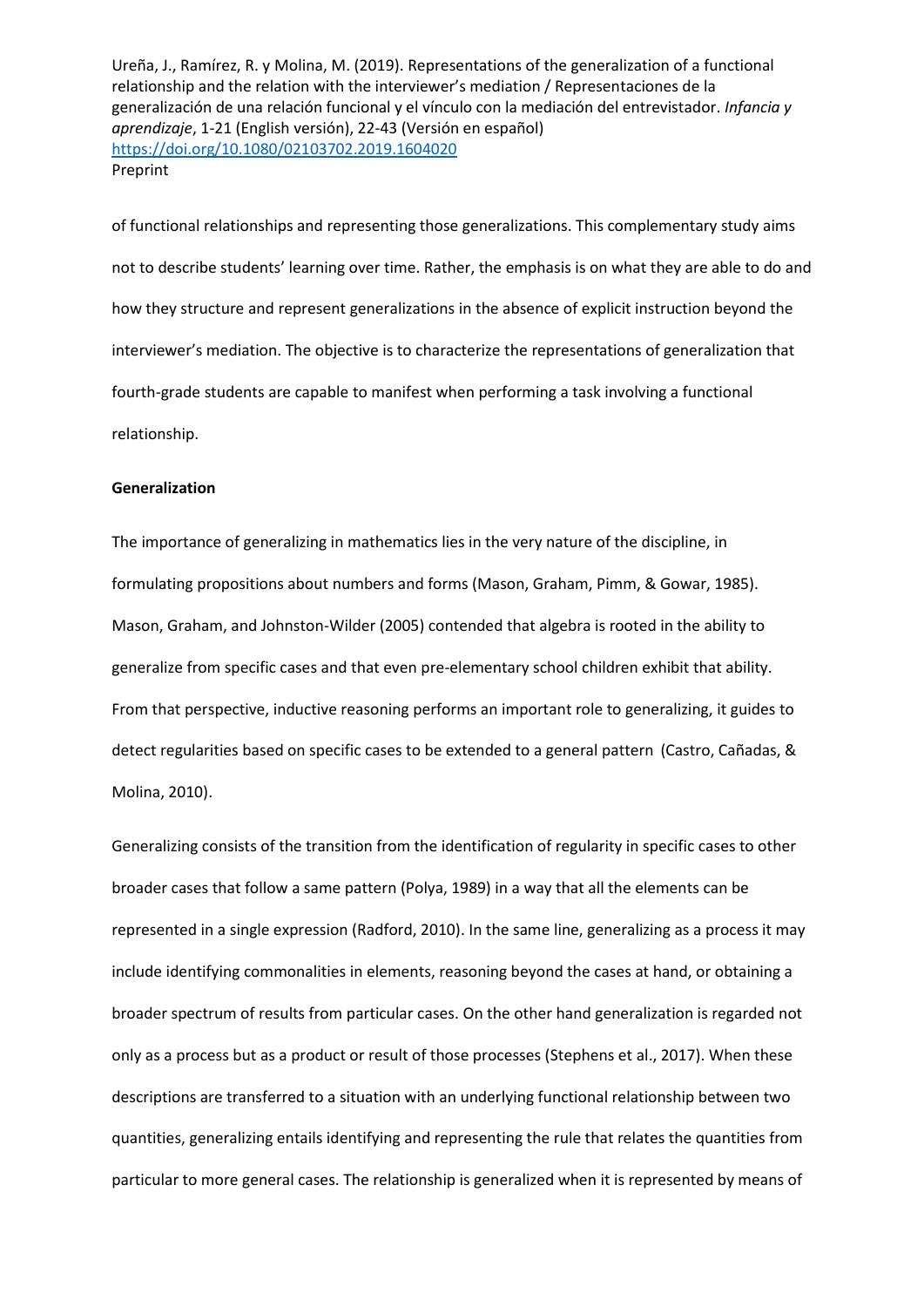spoken language, graphs or other symbolic representations or combinations of them (Carraher et al., 2008). It is certainly the various types of representations for generalization and their interrelationships constitute an essential element inherently associated with algebraic thinking and with generalization (Blanton, 2008; Kaput, 2008; Radford, 2018). In this research is differentiated that the emphasis is on the representation of the generalization of the functional relationship.

To characterize algebraic generalization, Radford (2001) defined three levels or layers that accommodate both symbolic and pre-symbolic factors. The first level, factual generalization, would be the "generalization of numerical actions in the form of an operational scheme that remains bound to the numerical level" (p. 82), in which particular cases can be successfully addressed. In the second level, contextual generalization, students would observe a pattern and explain it for any term within the sequence, with no need to use specific cases. The language used is studied as the reflection of a level of generality through indeterminate expressions such as 'the following term' or 'for any number'. The third level, symbolic generalization, would transcend the specific object or number in a given context; students speak in general terms. Their representation would embrace all the elements of the succession or pattern. Radford (2010) also distinguished a non-algebraic type of generalization: arithmetic generalization. In it, students would identify the common features of specific terms or elements but would be unable to apply them to other cases (even particular cases) or formulate an expression that represents all the terms in the sequence. Mason and Pimm (1984), in turn, differentiated between conceptions associated with generalization that could inform categories to represent generalization. First, they defined 'specific' to denote cases involving particular numbers and distinguished 'generic' as expressions that represent or encompass generality that is nonetheless explained with specific examples. Lastly, they used the term 'general' to refer to a reply that represents all the terms involved as well as indeterminate expressions.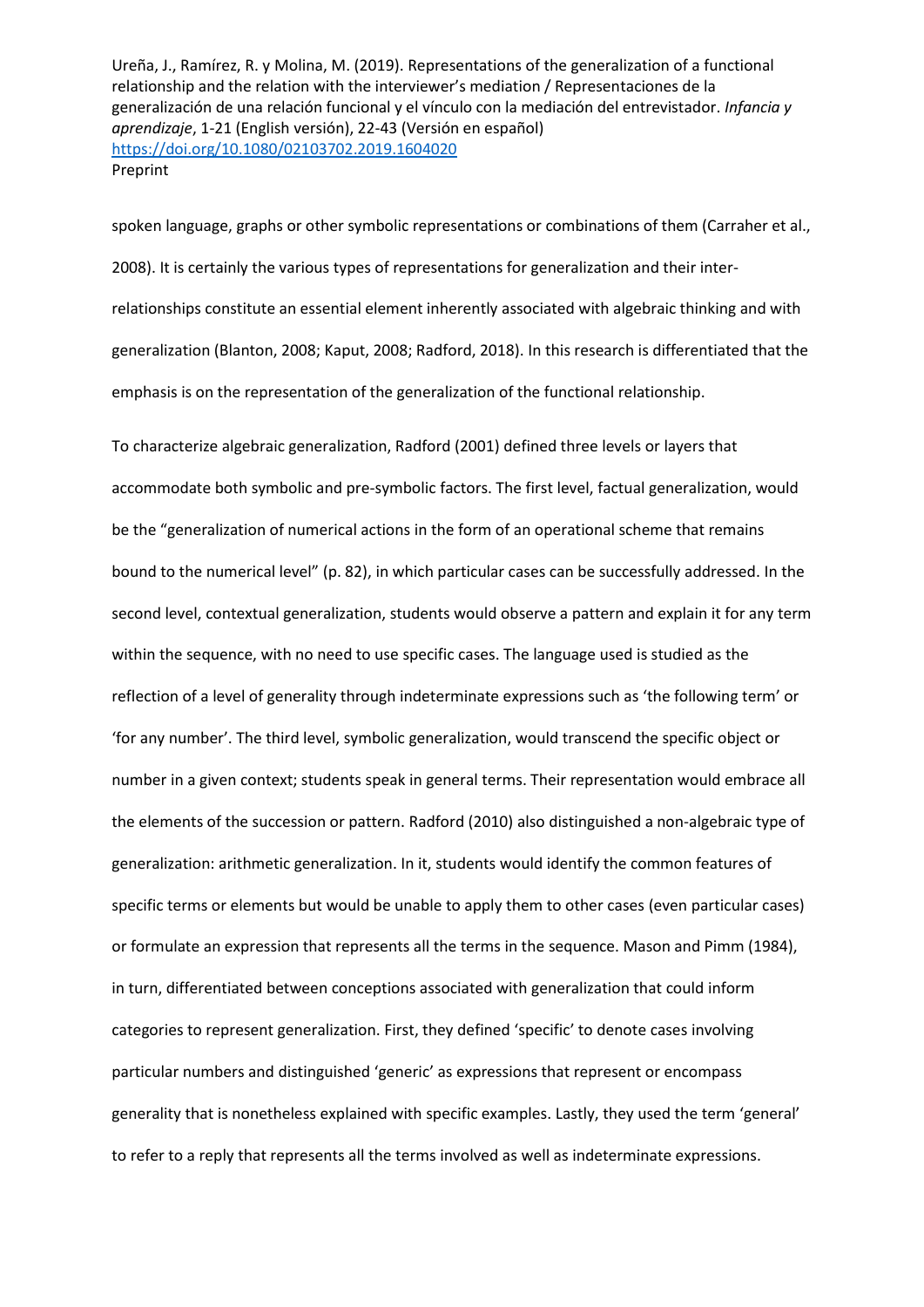Further to the postulates set out in the above articles, the participants in this study were encouraged to generalize by working with a situation that involved a functional relationship. The study was designed to gather information about their understanding of the functional situation proposed based on the tools or resources used to build, analyze and represent functions (Blanton, 2008). Based on the characterization of generalization, in the data analysis section, categories of representation of generalization were established on the grounds of how the functional relationship was recognized and represented (see Data analysis below).

## **Mediation**

Classroom work and interaction provide teachers with insight into how students reason and learn. Both the tasks proposed and the communication mediated by educational actions are consequently essential to furthering reasoning. Teachers' mediation has a considerable impact on students' ability to generalize. Such educational action arise from and are necessary to achieve the teacher's motives associated with the intended class activities (Mata-Pereira & da Ponte, 2017).

The research reviewed to ascertain the role of teachers' mediation in generalization varied in nature. A number of these studies suggested that such teachers' actions can impact students' generalizations. Mata-Pereira and da Ponte (2017) and Ponte, Mata-Pereira, and Quaresma (2013) envisaged three types of educational action geared to furthering mathematical reasoning, deeming generalization to be one of its crucial processes. In the first type of action, informing-suggesting, teachers inform, suggest, argue, or validate students' performance. In the second, supportingguiding, they guide students through tasks with questions or observations and invite them to furnish information. In the third, challenging, students are encouraged to move beyond prior knowledge, formulate new types of representation, interpret, interconnect, or put forward reasoning or assessments. Warren (2006) also described teaching actions that help students identify and express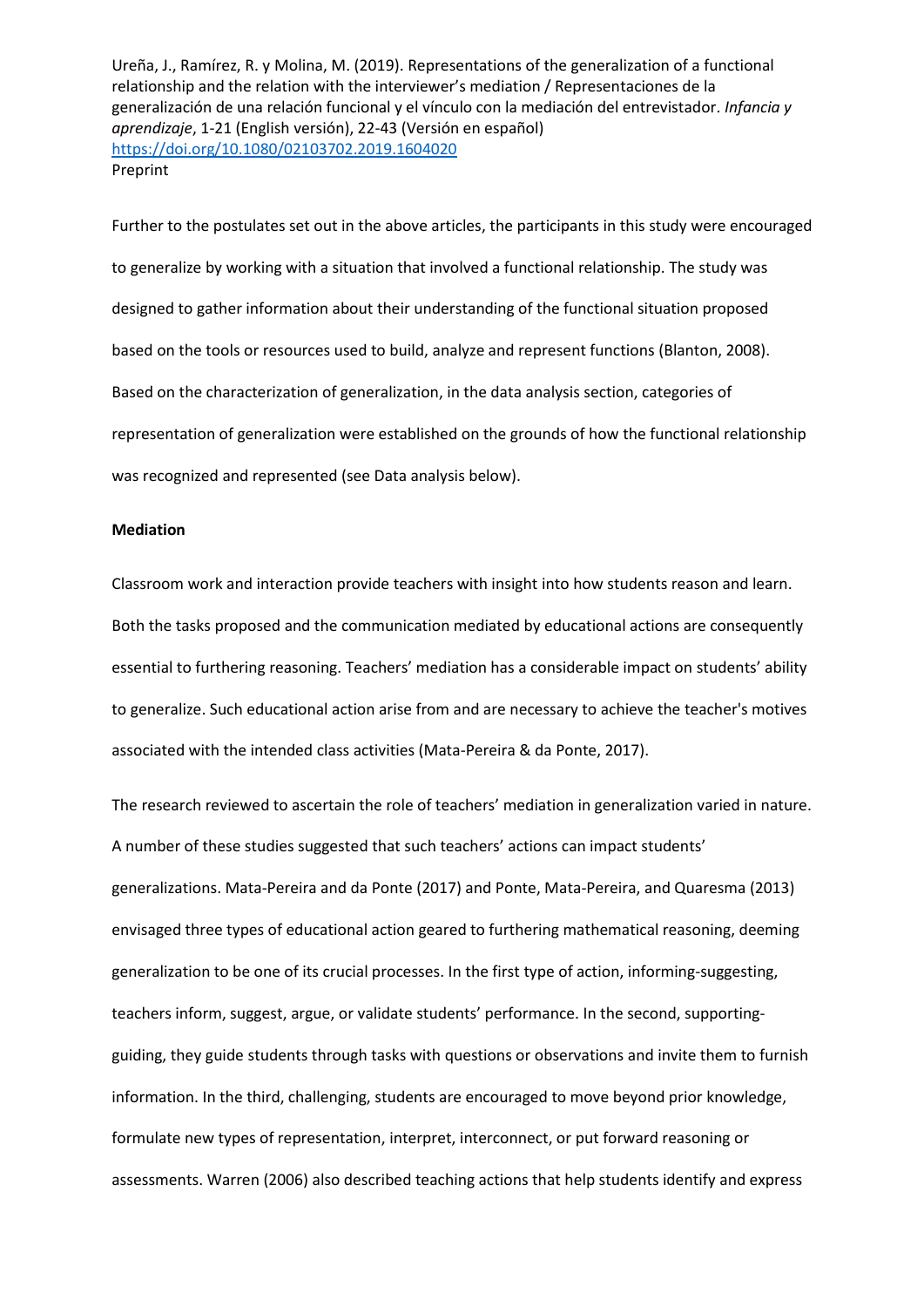generalization both verbally and symbolically. In her study about functional thinking, the functional relationships were established between a pattern and the position of its elements. She reported that after teacher actions such as using specific materials, patterns with an obvious relationship between position and pattern, and asking explicit questions linking position and pattern, 20 % of fifth-graders were able to describe regularity verbally and symbolically. With educational mediation, students were also able to generalize and express the rules and equations involved.

Not all the literature reviewed contained explicit descriptions of teachers' actions, for some studies focused on other research issues. Given, however, that they potentially involved practices that might help students generalize, the actions involved were transferred to teachers' actions. For example, in a study on cooperative learning, Soller (2001) observed that students tended to learn more effectively in groups where they could interactively discuss and explain their reasoning while reflecting on their knowledge. Although the present study is unrelated to cooperative learning, it reinterprets the value of teachers' actions (including asking, explaining, justifying, motivating, accepting, rephrasing, suggesting, rejecting, discussing, and redirecting) and participant interaction. In this study the interviewer engaged in these actions as students performed the assigned task and described what they were thinking. In keeping with Soller's (2001) contributions, the interviewer gathered information about students' understanding of generalization and their skills, redirecting the process as necessary by posing specific questions. Other authors (Blanton & Kaput, 2004; Carraher et al., 2008) reported that educational mediation and actions such as paraphrasing, organizing, or redirecting students' responses or procedures played an important role in helping students acquire information and exhibit their functional thinking. In Soller's (2001) study and in research conducted by Mata-Pereira and da Ponte (2017), mediation was found to reinforce or redirect actions designed to enhance learning or the expression of the knowledge or skills mastered.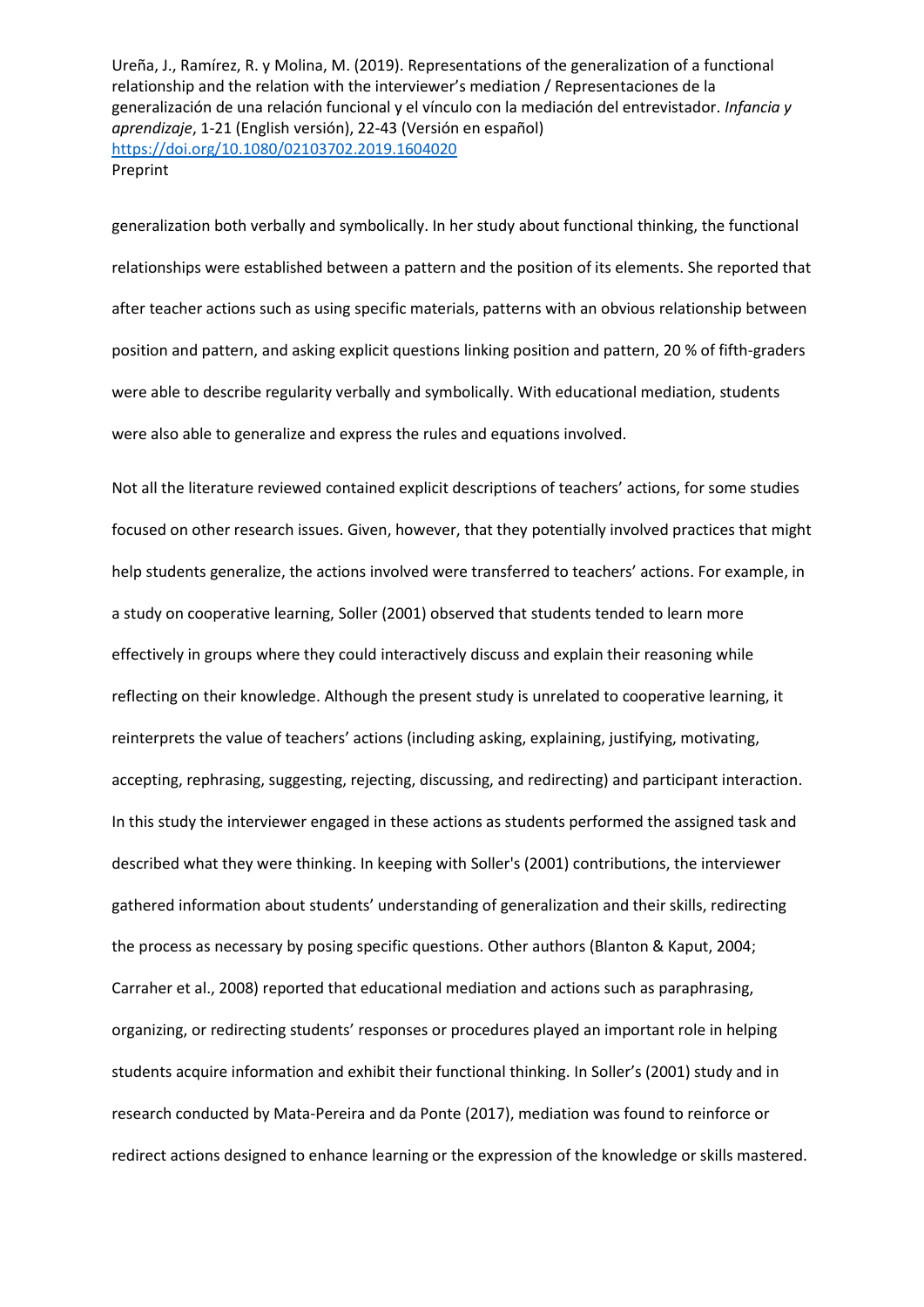#### **Methodology**

This descriptive study, which forms part of a research project on the algebraic capacities of elementary school students in functional contexts, pursued two objectives. The first was to describe the representations of generalization manifested by these students when performing a task that involved a functional relationship. The second was to analyze the relationship of mediation with their ability to represent the generalization as they worked through the task. Generalizing, as noted above, entails establishing a general rule applicable to all the elements of a statement, from the particular to the general.

Semi-structured interviews were conducted with eight fourth-graders (9- and 10-year- olds), intentionally selected to represent low, medium, and high levels of academic performance in mathematics, as assessed by their teacher.

The year before, these same students had participated in research designed to explore functional thinking (e.g., Molina, Ambrose, & Rio, 2018; Pinto, Cañadas, Moreno, & Castro, 2016). That was their first experience with functions and the use of symbolic-algebraic and tabular representations. Since the students were consequently familiar with the research team and had had some prior experience with tasks involving generalization, they may have felt more comfortable about expressing their thoughts.

In that prior study 25 students had participated in four (approximately 90-minute) classroom sessions with no previous instruction into functional thinking. They were handed one worksheet per session and allowed to work either individually or in small groups of three or four. After they completed the worksheets, the answers were discussed by the group as a whole. The tasks were arranged according to an inductive design, with particular instances leading to the general case in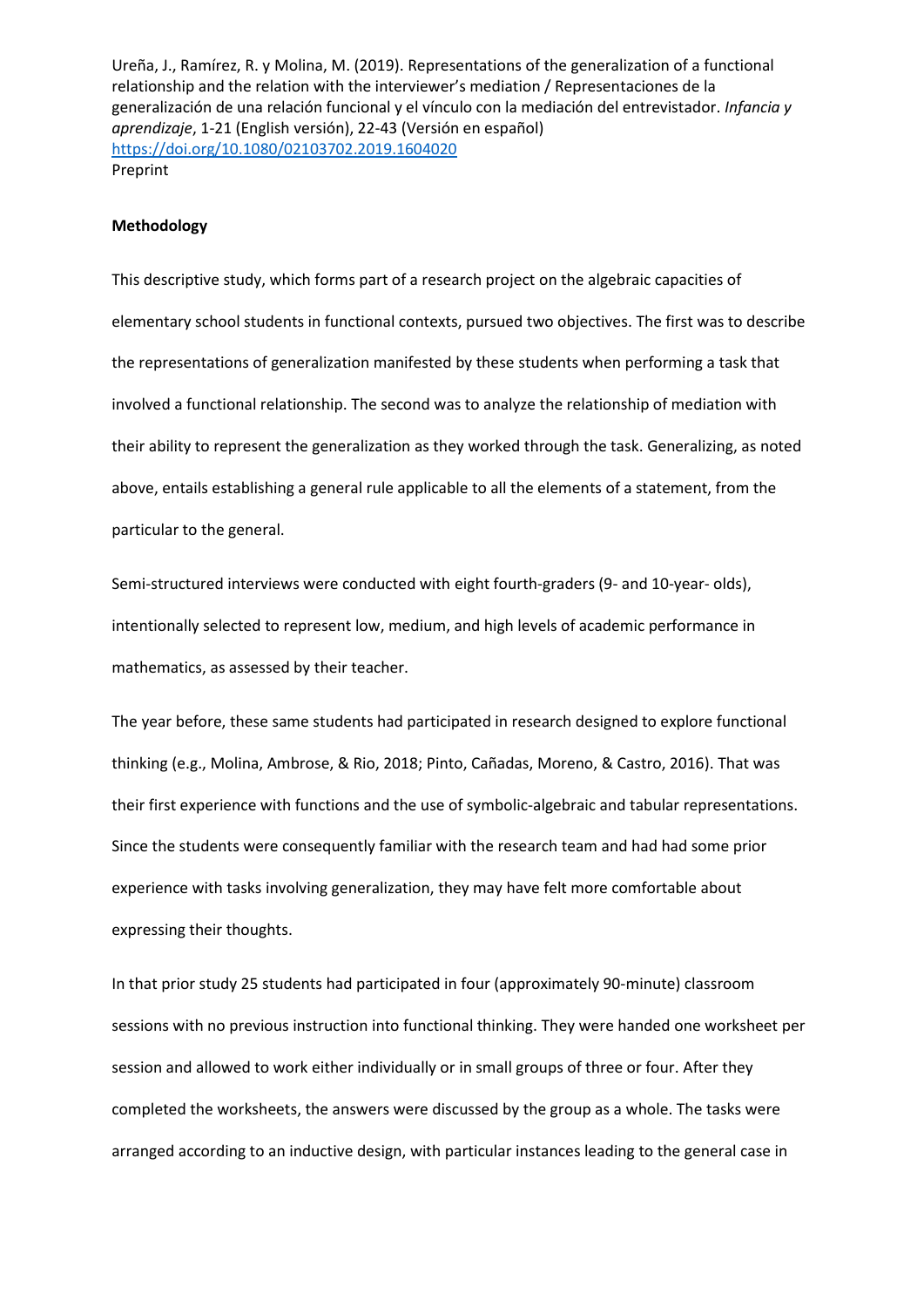situations involving a functional relationship. All the tasks entailed determining the value of the dependent variable given the value defined for the independent variable, although in some of the questions the reasoning was reversed. Letters were introduced to represent indeterminate quantities.

For example, in the first session students were told that 'María and Raúl are siblings who live in La Zubia. We know that María is 5 years older than Raúl'. The functional relationship between María's and Raúl's ages is *f(x)= x + 5*. The students were asked to calculate values for one variable given values of the other and then to complete a table with the information, specifying the operation performed to determine each result. In one question the use of a letter was introduced to designate Raúl's age, from which the students were asked to find María's.

## *Interview design*

The interview, structured around a situation involving a functional relationship, was designed to help students transition to a general formulation from particular cases. The situation described was: 'My family and I love to ski. While we ski, we park the car in the parking lot. The parking lot has a  $\epsilon$ 2 admission fee and charges €1 per full hour the car is parked.' In the respective functional relationship, the number of hours (the independent variable) that the car is in the parking lot is associated with the cost in number of euros (the dependent variable).

In the interview students were asked to determine the number of euros that had to be paid in the parking lot according to the time the car was there, following the structure: first seven questions involved specific number of hours (such as 3, 5, 10, 20, 120, 500). In question eight was introduced an indeterminate quantity of hours as 'the number of hours, whatever many'. Final question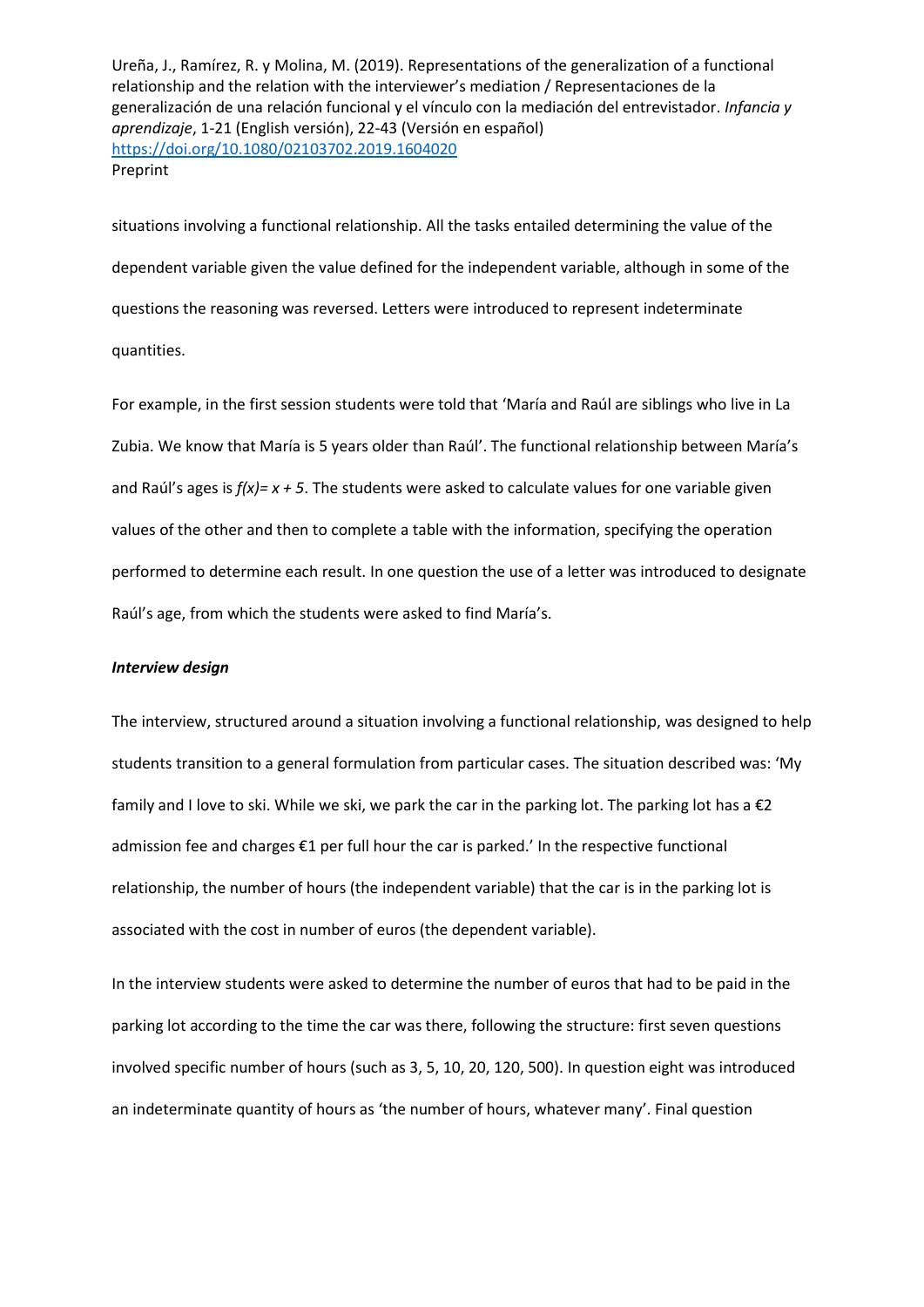involved another indeterminate quantity represented by a letter as the number of hours the car was parked.

The first seven questions involved particular cases. The expectation was that after working with specific quantities, students would identify and represent numerically the underlying functional relationship. The first five questions involved natural numbers under 100, and the sixth and seventh numbers greater than 100. The last two questions were designed to guide students to formulate the functional relationship generally, first verbally or using generic examples, and then with algebraic symbols. At the end, proposing algebraic symbology was understood to mean using letters to represent indeterminate quantities with which to succinctly express functional relationships (Stephens et al., 2017).

The interview was semi-structured. The interviewer supplemented the questions of the interview with others aiming to make students' thinking explicit and to explore their generalization skills.

#### *Data analysis*

Video recordings taken of the interviews were subsequently transcribed and coded. The transcripts were used to analyze both the interviewer's mediation (essentially coaching by asking questions) and the evidence of representation of generalization in the students' replies. The categories used in the analysis were informed by the studies cited in the theoretical discussion and an initial review of the data collected. Two units of analysis were defined. The interviewer's mediation given by each interviewer action to further generalization, different of posing the questions of the interview, and students' full response to each interviewer action, specifically to identify evidences of representation of generalization. Two groups of categories were defined to analyze the information: the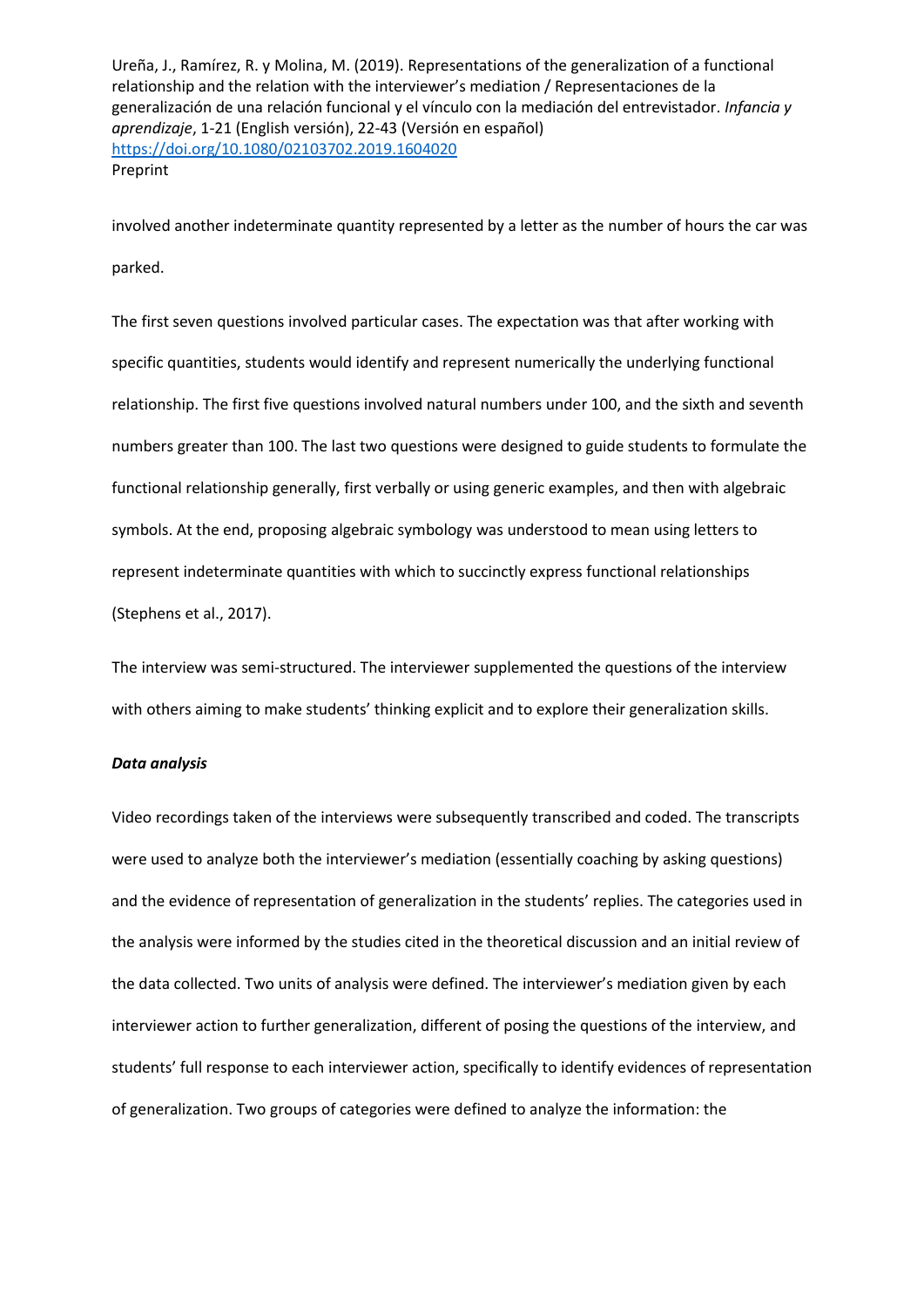representations of generalization of the functional relationship exhibited by the students, and the interviewer's mediation.

## *Representation of generalization of functional relationships*

The representations of generalization were categorized on the grounds of the characteristics defined by Mason and Pimm (1984) and Radford (2001, 2010). Here students were acknowledged to have represented generalization at a given category when they consistently represented the functional relationship according the cases from the particular to the general, involved in questions. The following four categories of representation of generalization were defined, based on how the students recognized and represented the functional relationship underlying the task.

*Numerical (N):* working with different specific amounts, the student recognized the functional relationship underlying the task and expressed it by referring to those amounts. The student consistently answered the questions using the operation inherent in the functional relationship. This category was divided into two, depending on whether the student referred to numbers lower (N1) or higher (N2) than 100. Although at a numerical representation of generalization it could be understood that the student has not generalized, he has perceived a generality in a set of particular cases. Numerical category is associated with that Radford's (2001) factual generalization and Mason and Pimm (1984) conception of specific. In the following example student A1 recognized the relationship between a specific number of hours and the cost in euros.

Interviewer [I]: Exactly: you leave the car in the parking lot for 20 hours. How much would you have to pay?

A1: Well 20, if you have to pay every hour, and we have 20 euros, well 20 euros plus the 2 euros admission fee, 22, 22 euros.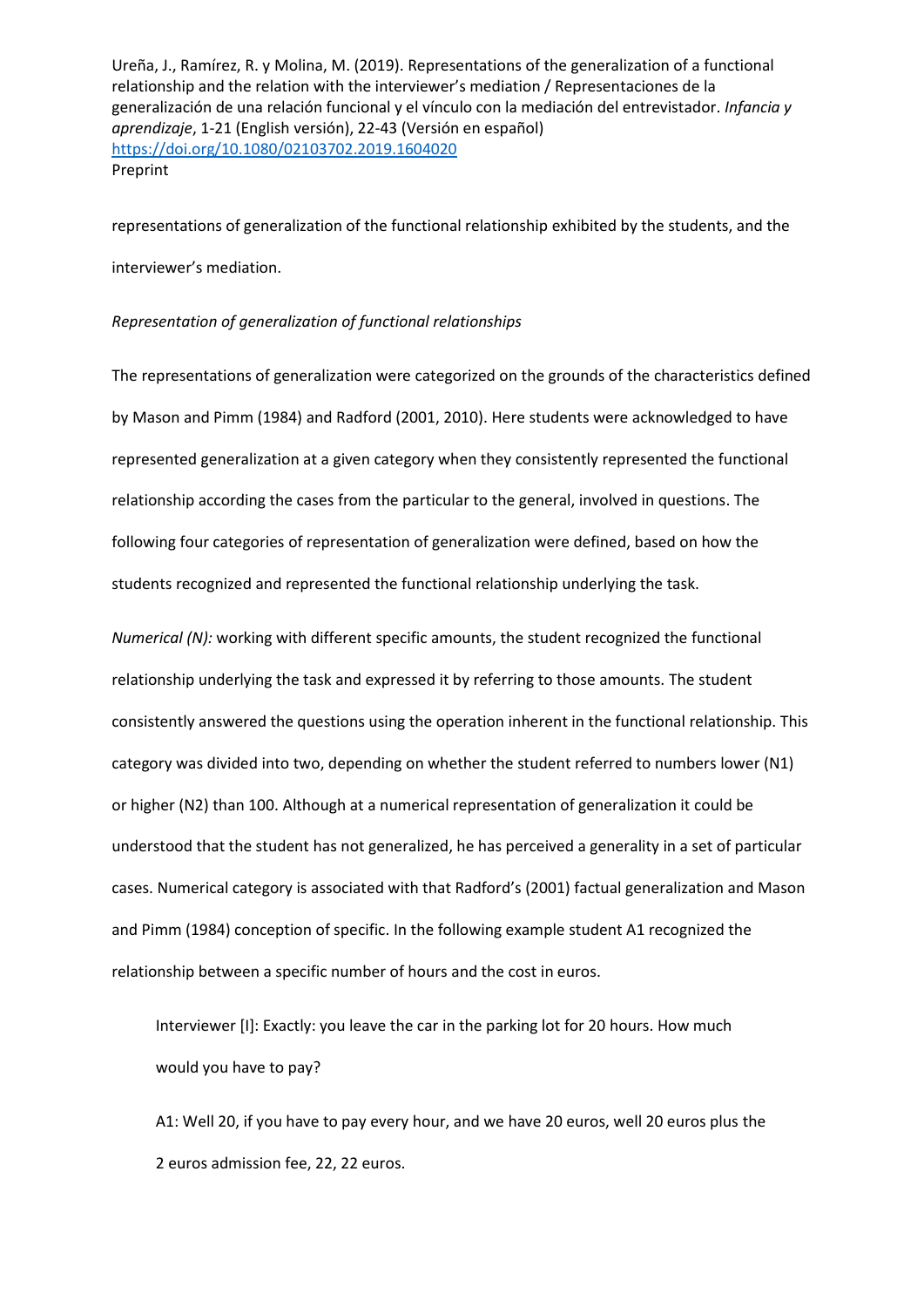*Generic (G):* the student recognized the functional relationship in general cases and expressed it with an example involving specific numbers used as generic examples. The specific example was drawn not from the questions of the interview, but from the student's own thought process. This category of representation of generalization is based on the characterization of generic example proposed by Mason and Pimm (1984). To exemplify, student A2, exhibited this representation of generalization.

I: Imagine you don't know exactly how many hours we left the car in the parking lot. I'm going to write "the number of hours", however many. How have you been figuring out how much you need to pay?

A2: For example 50, one for each, that makes 50, then 50 plus 2 that I had to pay when we drove in, that comes to 52.

*Verbal (V):* the student recognized the functional relationship and expressed it verbally in general terms, alluding to indeterminate quantities. Verbal category is related with Radford's (2001) contextual generalization, and the idea of general (Mason and Pimm, 1984) expressed in form of expressions of indeterminacy. In the following example, student A3 identified the relationship between the number of hours in the parking lot and the number of euros to be paid and used the phrase 'whatever that is' to refer to the former.

I: Here's just any number, how would you find the number of euros?

A3: Don't I have the time there?

I: Yes, but the problem is we don't know the number of hours we left the car.

A3: Well the time that's clocked.

I: The time that's clocked: and what do you do with the time that's clocked?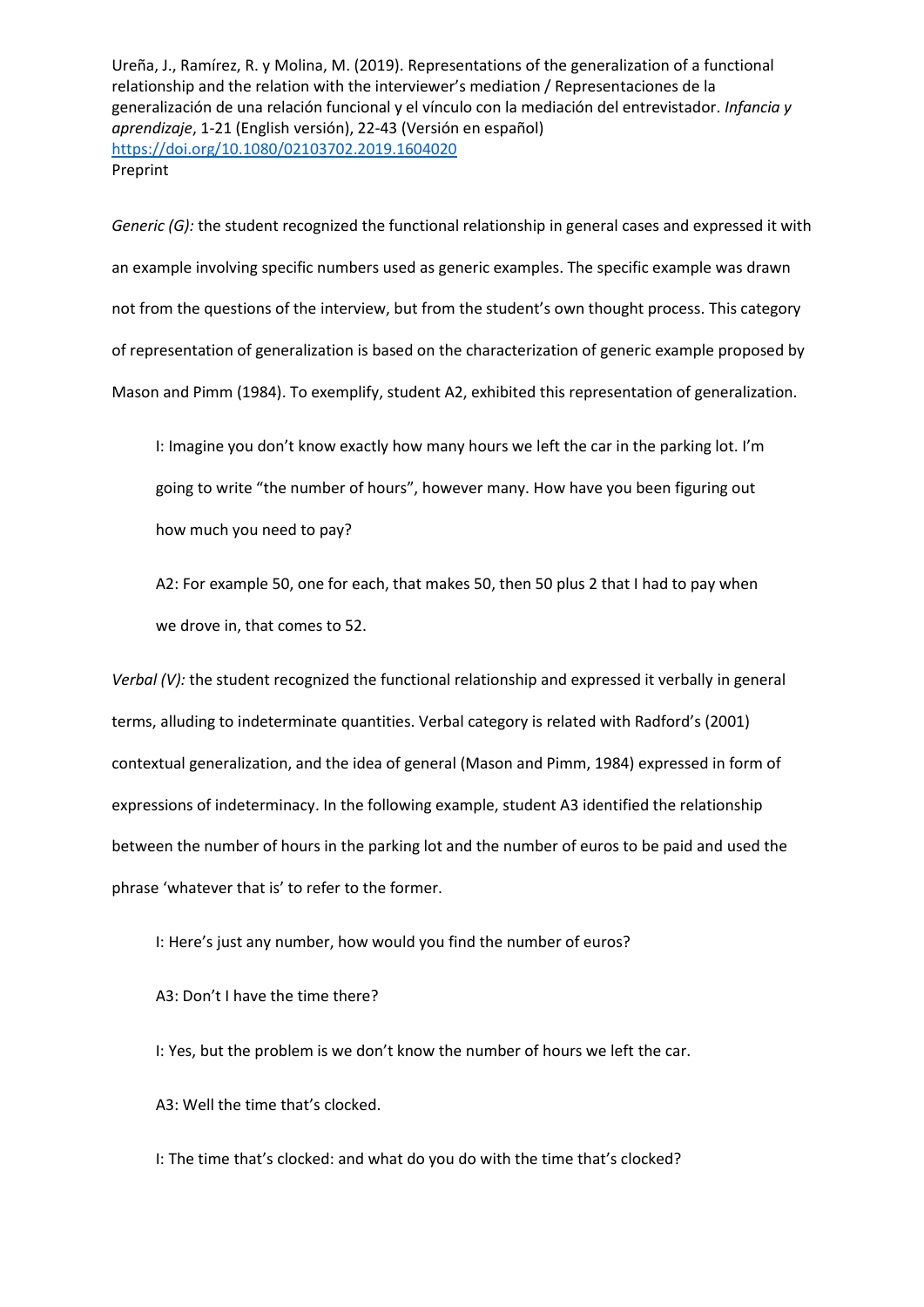## A3: Well, you add 2 to whatever that is [referring to the number of hours]

*Symbolic (S):* the student recognized the functional relationship and expressed it with algebraic symbols. This category included students who while not representing the functional relationship symbolically on their own, understood the expression when proposed by the interviewer. Symbolic category is based on what Radford (2001) also calls symbolic generalization and with the conception of general given by Mason and Pimm (1984). In the following excerpt, the student wrote down the symbolic expression representing the total amount of euros after the function of the letter *z* had been explained to him.

I: OK and if we say *z* hours, how would you write it? Can you think of a way?

A6: I don't know what *z* hours is.

I: It's like *x*, the other number we don't know. That's always the way with letters, we don't know exactly what number they are, because they can be any number.

A6: Well maybe I could write *z*+2, as the number of hours we're there plus 2 for admission.

I: And if I say it was *n* hours? How would you find it then?

A6: Well *n*+2.

#### *Mediation*

Mediation is described and analyzed in terms of the interviewer's actions. It was classified in three groups according to the educational actions described by Mata-Pereira and da Ponte (2017): informing-suggesting, supporting-guiding, and challenging. The system of classification was further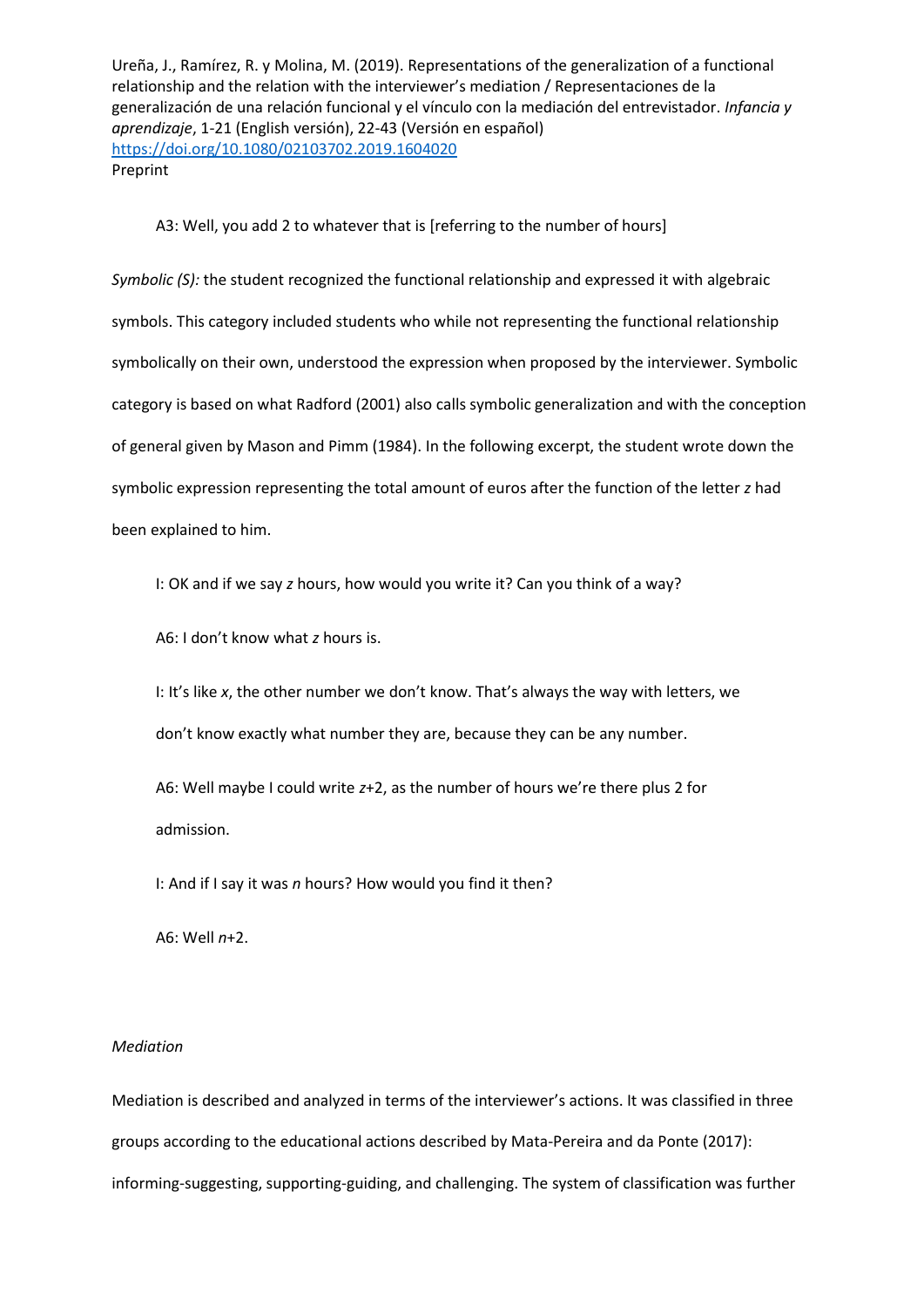broken down into the interviewer's actions to favor mathematical reasoning towards the generalization and the representation of it. Such actions were inspired in the contributions of Soller (2001), Mata-Pereira and da Ponte (2017) and Ponte et al. (2013). The specific categories of interviewer's actions defined here are: reaffirming, process suggesting, correcting, changing course, repeating information and clarifying, as follows.

*Informing-suggesting* (Mata-Pereira & da Ponte, 2017)

*Reaffirming (M1):* the interviewer approves the procedure used by the student and on occasion asks them to explain it. Even when the reply is not correct, students are encouraged to persist in or explain their reasoning about the task. In the following fragment, the interviewer verified and confirmed the functional relationship established by student A1 when working with a specific number of hours. This action informs and provides a possible invitation to continue and strengthen the same reasoning.

A1: Well 20, if you have to pay every hour, and we have 20 euros, well 20 euros plus the 2 euros admission fee, 22, 22 euros.

I: Okay, fine, fine. Very good, you can't be fooled easily. [M1]

*Process suggesting (M2):* the interviewer suggests or insinuates a process, or rather the search of a procedure to find the answer, sometimes alluding to procedures used previously and encouraging discussion and information gathering. In the following segment the student was prompted to reason about the procedure he had been following and consequently explain how he established the functional relationship.

A6: 1002 euros.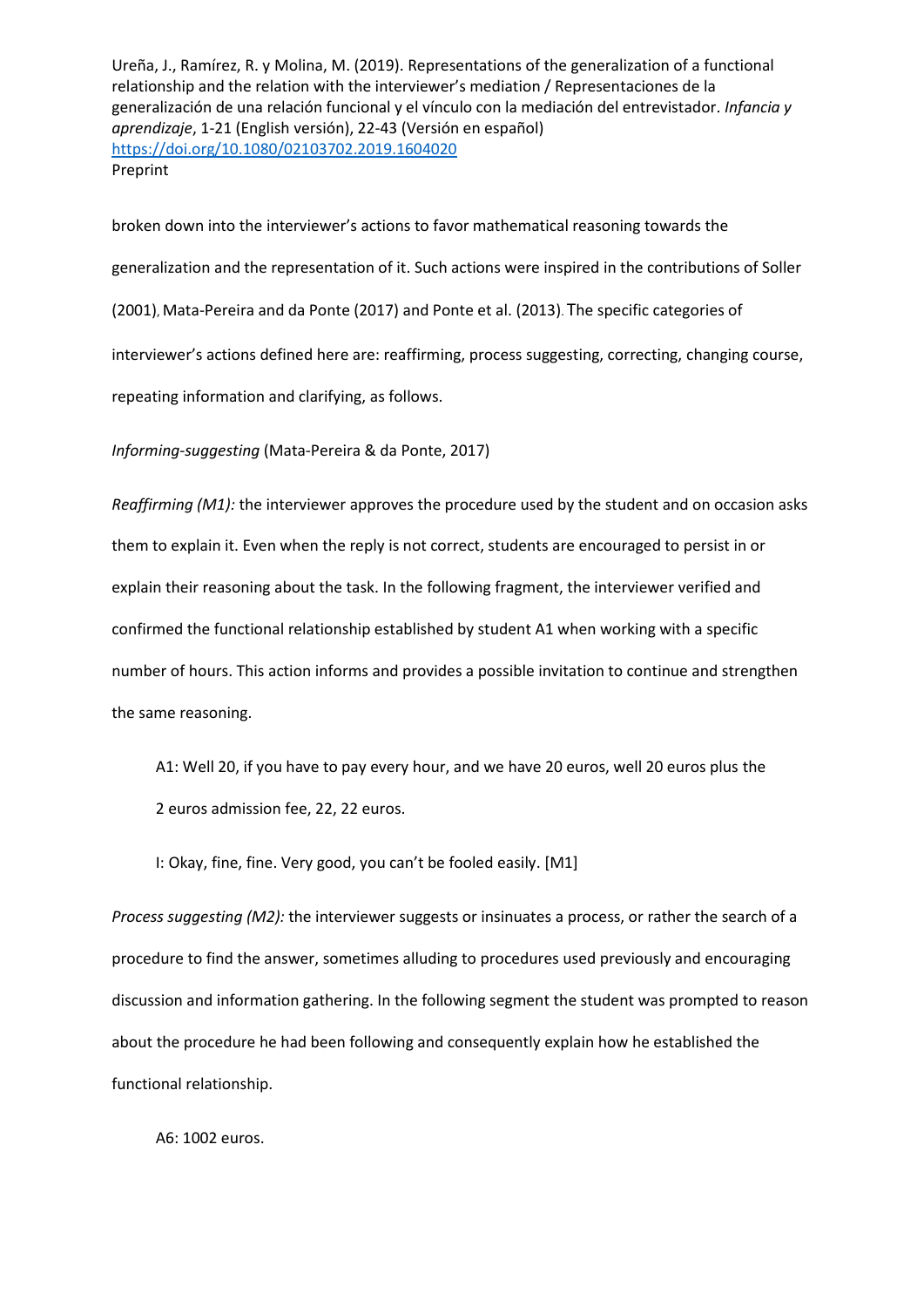I: How do you know that, A6? [M2]

A6: Well, because every hour costs one euro, then you tell me for example 1000 so you add 2.

*Challenging* (Mata-Pereira & da Ponte, 2017)

*Correcting (M3):* designed to identify and correct mistakes. By asking students to confirm the results, the interviewer prompts recognition of their mistakes. The mediation below followed an error made by student A1 when working with specific numbers. Mediation helped the student check and correct his response.

I: There's something I don't quite understand here: your answer says that one hour costs one euro, but if you're there for just one hour, how much would you have to pay? [M3]

A1: 3 euros.

*Changing course (M4):* the purpose is to guide and support students in their progress and obtain answers other than those initially found. The interviewer paraphrases, re-formulates her observations or questions, or redirects the information acquisition process. This type of mediation is exemplified in the following fragment. When the letter *x* was introduced to student A6 he explained the functional relationship verbally and with specific examples. The interviewer changed course to prompt the student to explain the use of the letter when she introduced the expression *x+2*. The student ultimately exhibited symbolic generalization (see the results section below).

I: Could we write it like this? If I tell you how many euros it will cost and I write it like that, x + 2, what do you think? Is that possible? Is it different from what you said? [M4]

A6: Let's see, yes, it's possible because x is a number, whatever number, because if you add 2 you get what you have to pay.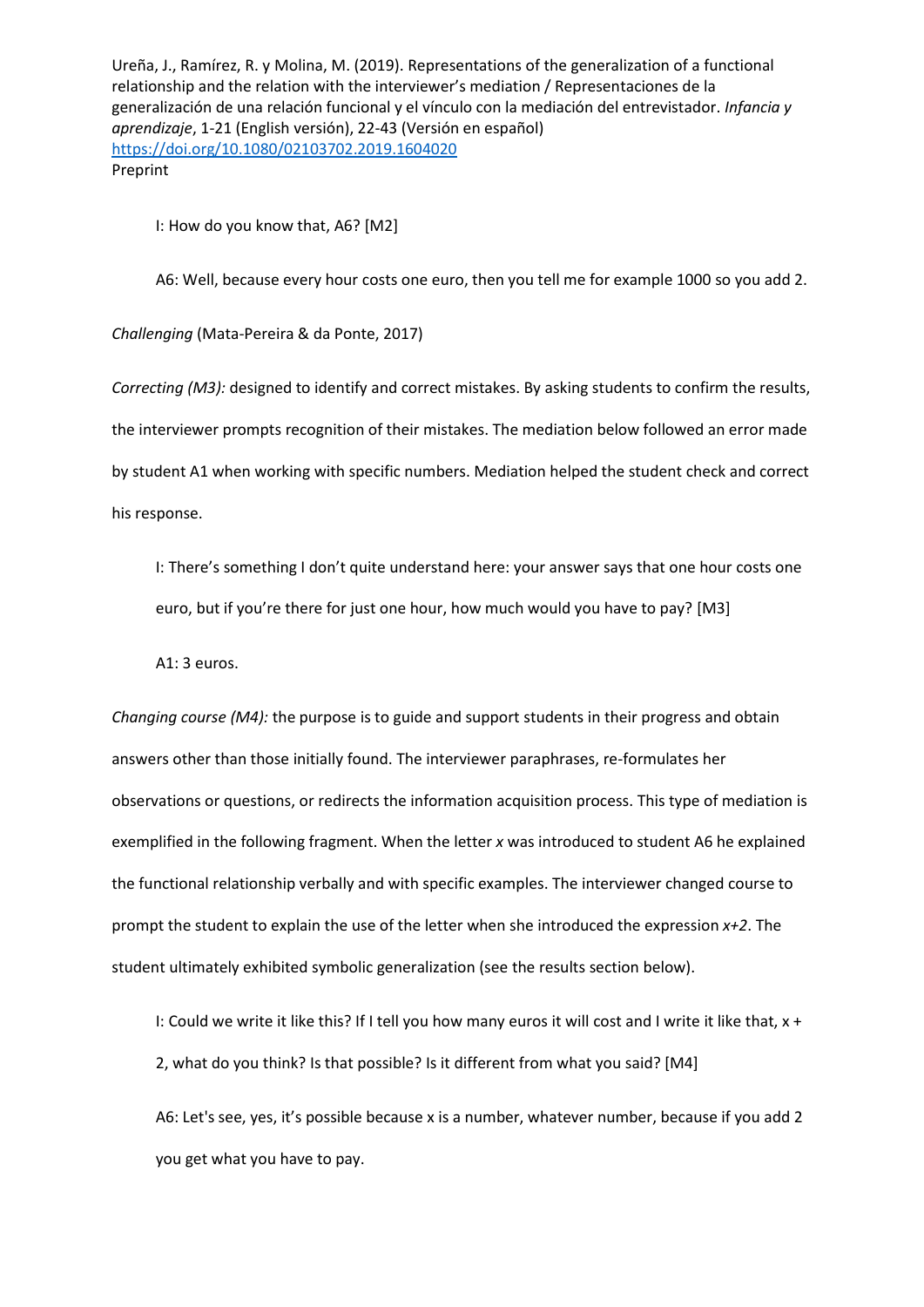I: And could you write it like that? x + 2?

A6: Yes.

*Supporting-guiding* (Mata-Pereira & da Ponte, 2017)

*Repeating information (M5):* the interviewer repeats data or refers to previous results. In the following excerpt, after student A3 verbally generalized when introduced to the letter *x*, the interviewer repeated the meaning of the letter.

I: And how would you write that using the x, can you think of a way?

A3: [shakes his head no]

I: If x is the number of hours how would you do it? [M5]

*Clarifying (M6):* the interviewer clarifies her mediation or introduces new information during the interview. In the last question the interviewer frequently resorted to mediation type M6 to explain the use of letters to represent indeterminate quantities. This type of mediation is illustrated, for example, in the following description of symbolic generalization.

A6: I don't know what z hours is.

I: It's like x, the other number we don't know. That's always the way with letters, we don't know exactly what numbers they are, because they can be any number. [M6]

#### **Results**

The most prominent findings are set out and discussed in this section. Table 1 lists the number of students exhibiting each representation of generalization by question. The first value denotes the number who did so without coaching when the respective questions are posed and the second, in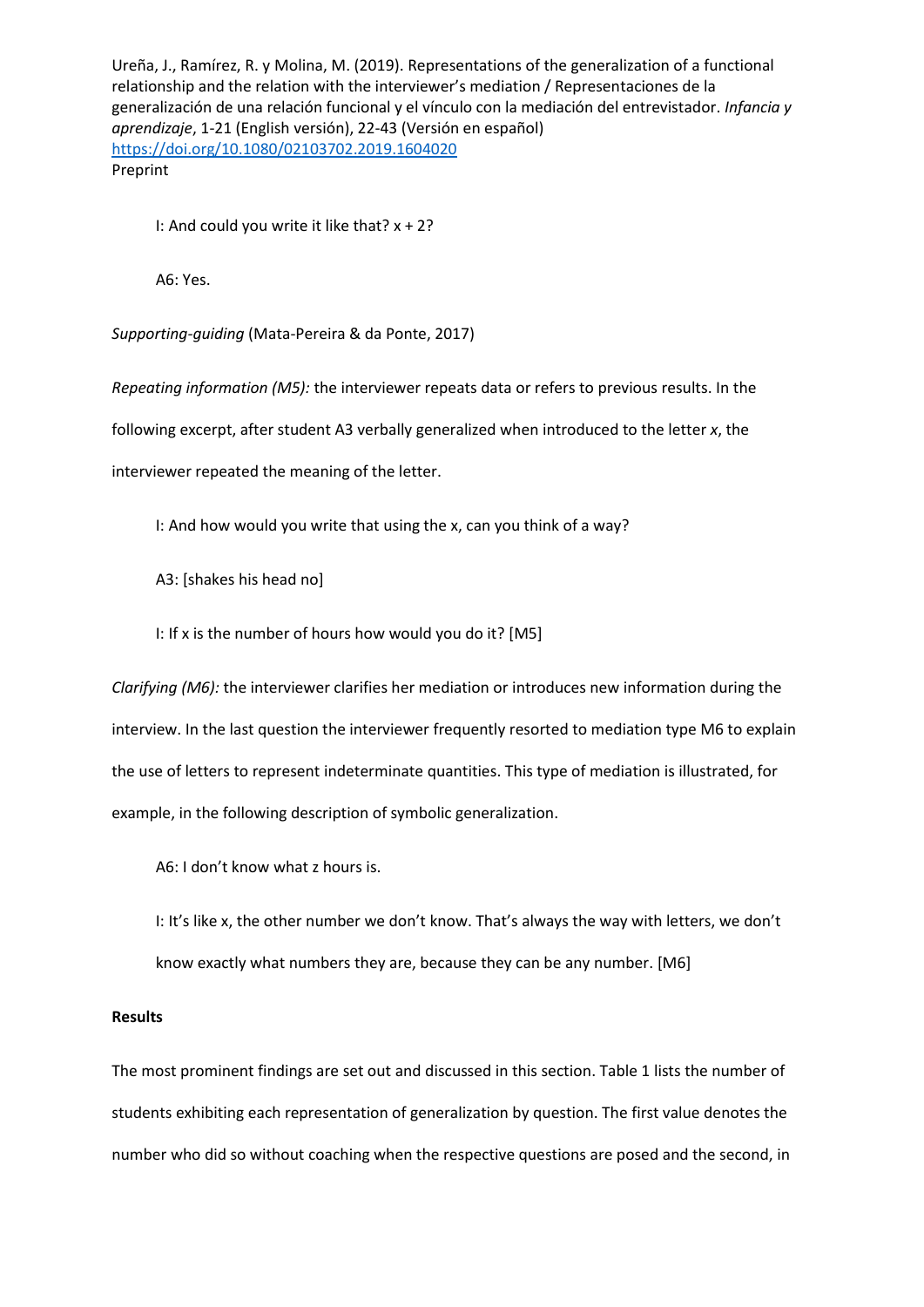parenthesis, the total that exhibited the category. For example, in question eight the value 2(5) under the verbal representation column means that five students in total exhibited verbal representation of generalization, two of them without prompting, that means that the other three did so in relation with the interviewer's mediation. In all categories of representation of generalization, when the relationship of these with the interviewer's mediation is considered, the total of students representing generalization increases as can be appreciated in the parenthesis of Table 1.

[Table 1]

All the students recognized the functional relationship underlying the task. The representation of generalization observed in the responses was in keeping with expectations in all but the last question, where it was less sophisticated than expected.

Table 2 lists the types of mediation related with students recognizing and representing generalization for the first time during the interview. Be it said that was not the only mediation related to each representation of generalization and to each student, as will be appreciated in next sections. For example, in some cases a student may have manifested a specific representation of generalization without strict relation with interviewer's mediation and at other time manifests the same representation but related with mediation.

[Table 2]

Mediation was observed be related to the first-time recognition of generalization, particularly on the generic, verbal and symbolic representations. In numerical representation, the main mediation associated was M3 (correcting), whereas M2 (process suggesting) and M4 (changing course) were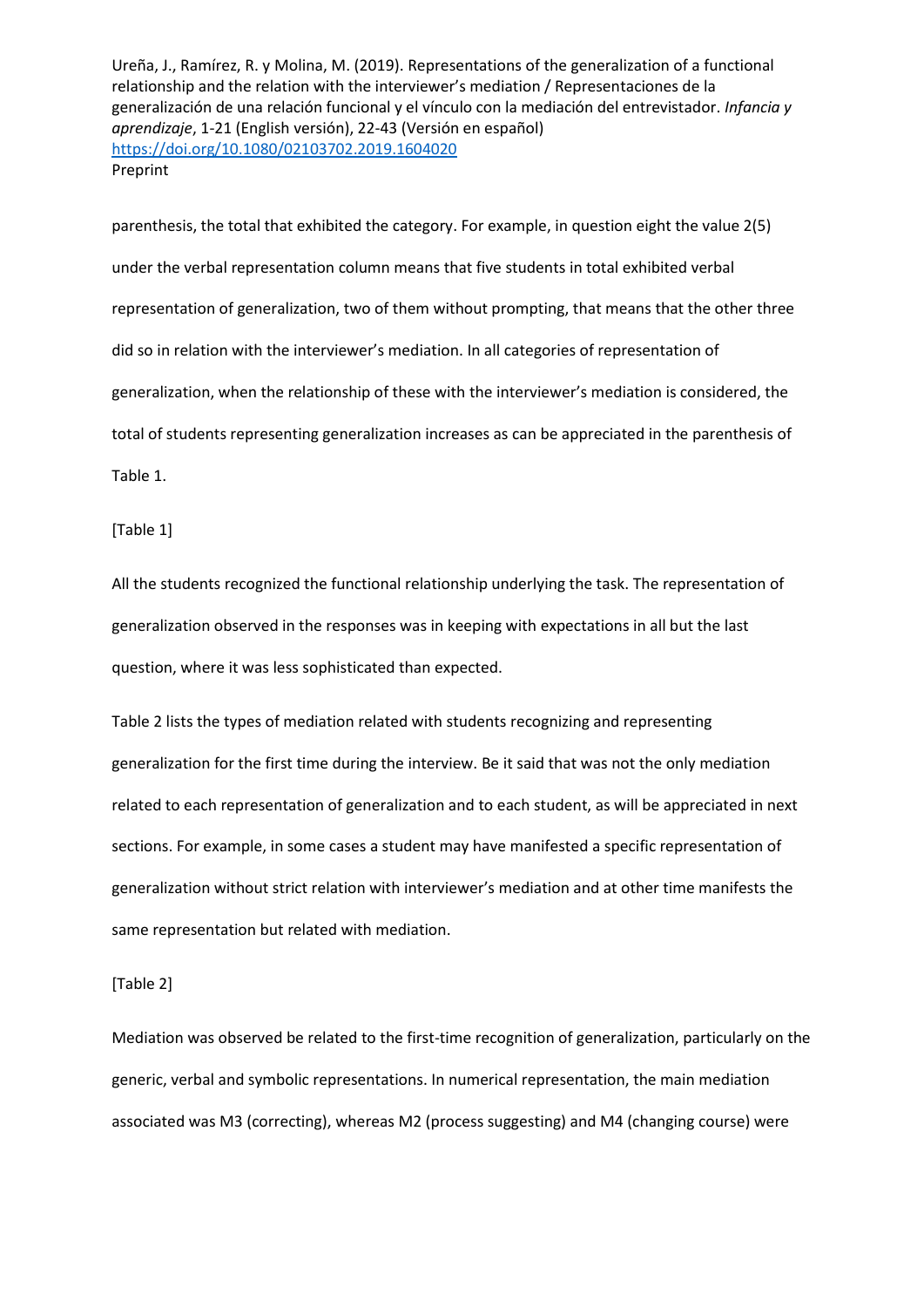connected with generic and verbal representations. The symbolic representation of generalization was associated with mediation types M2, M4, and M5 (repeating information).

## *Representations of generalization and relation with mediation*

The most significant findings for each representation of generalization are discussed below, including the way students expressed generalization, the relationship with the interviewer's mediation on their ability to do so, and the specific questions involved.

## *Numerical*

All students exhibited this representation of generalization in the first questions (see Table 1). Five students generalized without mediation, whereas the other three needed support, making mistakes even in tasks with numbers under 100. In this case, mediation M3 was associated with the correction of their mistakes.

Seven of the eight students exhibiting numerical representation generalization for numbers under 100 required no prompting to express that category for higher numbers. The exception, student A4, failed to correctly identify the operations involved in answering the particular case questions. Depending on the question, A4 either counted mentally, summed over and over, or resorted recursively to earlier results to find the new ones. Using these strategies he occasionally found the right answer but failed to recognize the functional relationship, even when coached. He was more concerned with answering the questions (most incorrectly) than identifying a pattern that would have enabled him to find the result efficiently. In the following excerpt he can be seen to change his answer to one even farther removed from the underlying relationship.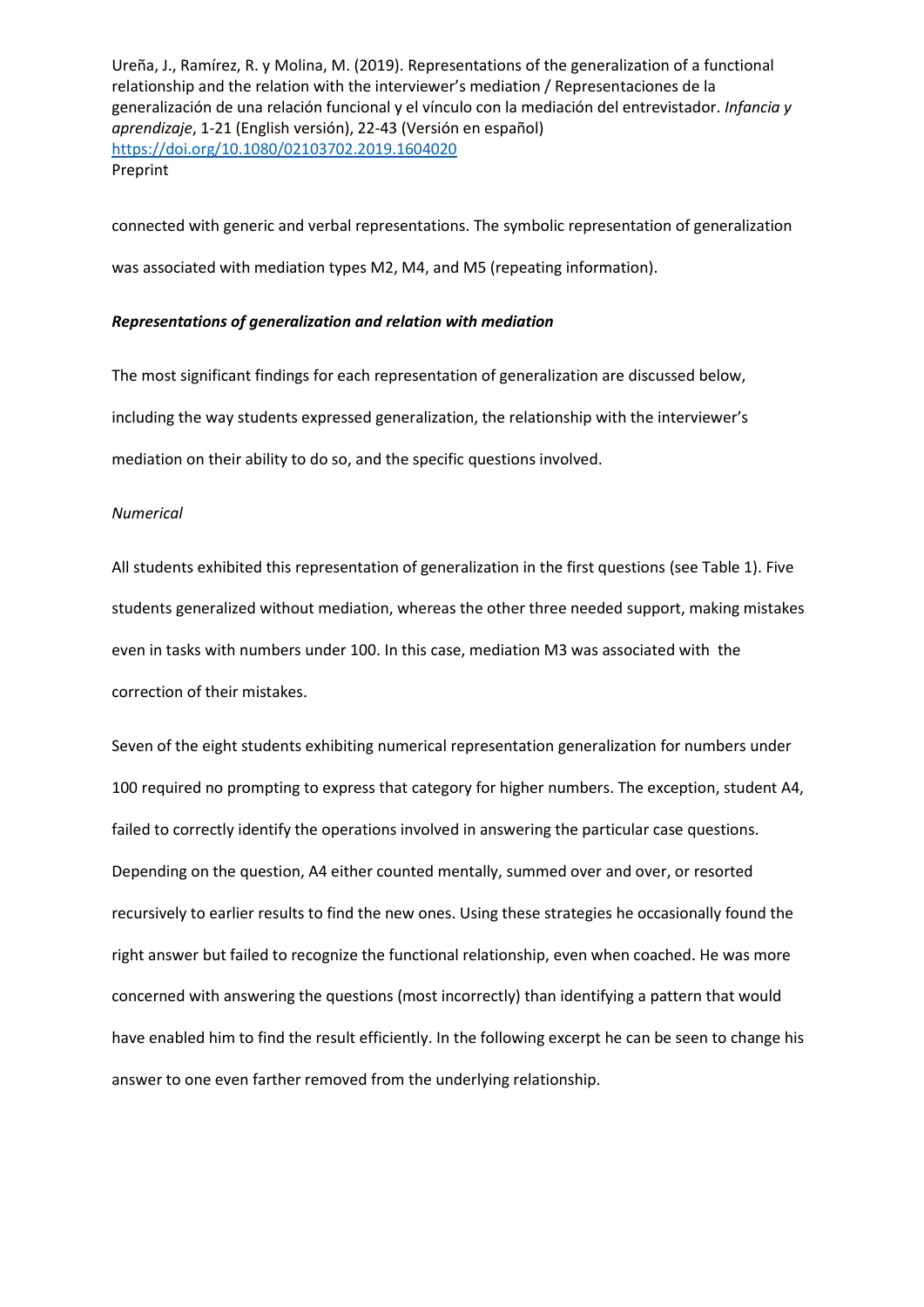I: Imagine you go [skiing] for a day and you spend the whole day there. So of course you leave the car in the lot all day and it's there for 10 hours. How much would you need to pay?

A4: Well..., 10 hours, 5+1 equals 6; 6+1, 7; 7+1, 8; 8+1, 9; 9+1, 10, 10+1, 11: it would be 21.

In very specific cases, with numbers such as 1000 or 1,000,000, he calculated the result in euros correctly as the number of hours plus 2. In those cases, mediation categories M3 (correcting) and M4 (changing course) helped him find the right answers.

Challenging-type mediation was helpful at this representation of generalization, particularly to correct mistakes. The findings revealed that mediation M1 (reaffirming), in which students were reassured that their answers were correct, enhanced the fluency of the interview.

The three students who expressed this category of generalization in question nine needed to resort to specific values to verbalize the functional relationship when the use of letters was proposed. Two of these students (A2 and A8) initially assigned a unique value to the letters, based either on their position in the alphabet (making *n*=13) or their meaning as Roman numerals ('Since *x* hours in Roman numerals is 10, then it would be 12'). After coaching in the form of M4 (changing course) and M2 (process suggesting), student A2 generalized generically. The use of letters was not an obstacle for A8, who when coached was able to use symbols (when one letter was replaced with another).

After setting up the table shown in Figure 1 with the interviewer's help, the third student, A5, recognized the relationship 'number of hours +2' by examining the operations shown in parentheses. She identified the functional relationship, although when including the letters *n* and *x*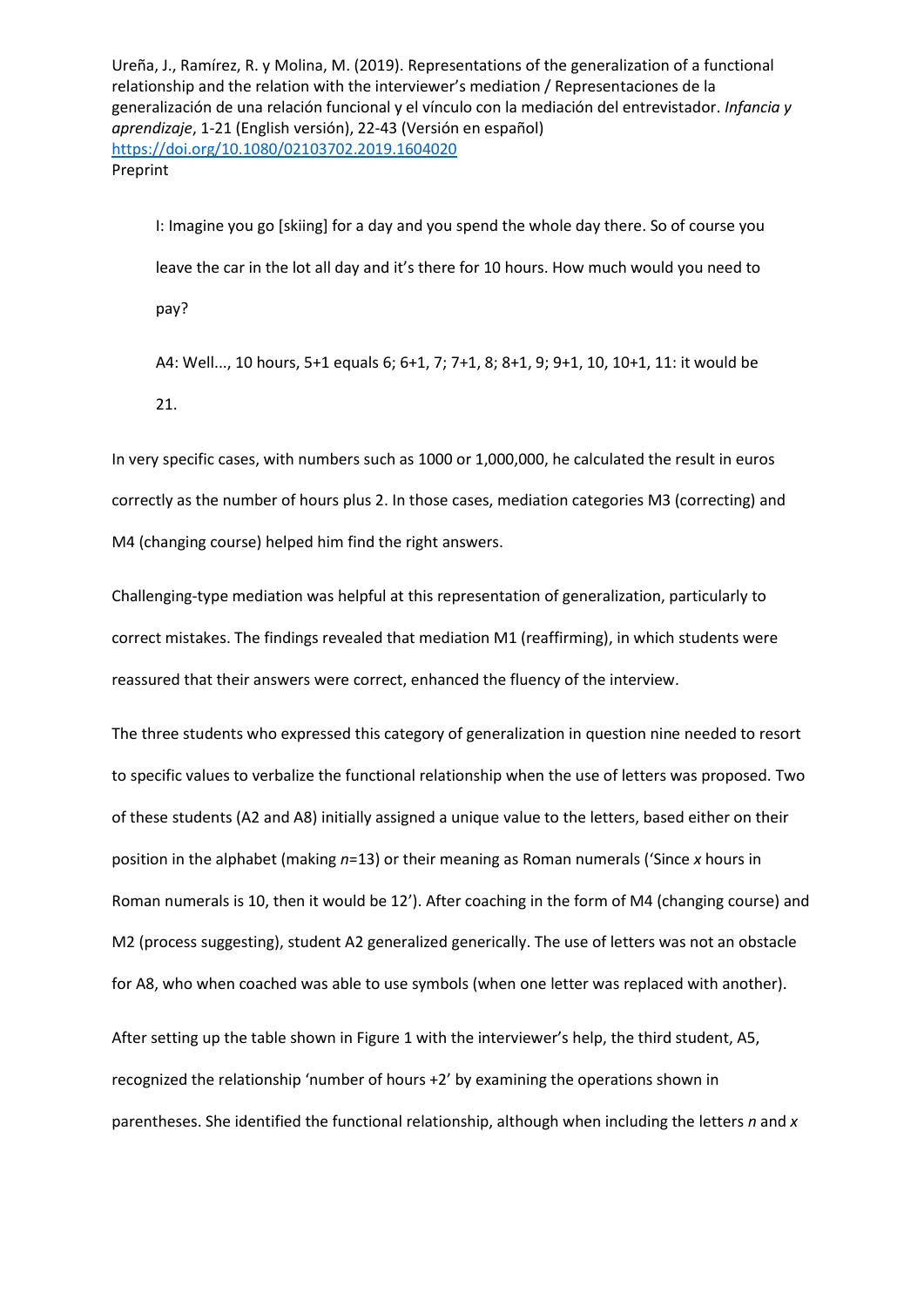she explained that she would need to check them against the actual number of hours (e.g., by viewing the security camera videos).

[Figure 1]

## *Generic*

Six students exhibited this representation of generalization, only one without prompting (see Table 2). It was observed in the last two questions, when students were asked to calculate the number of euros that 'whatever number of hours' would cost or to use a letter representing that idea.

Student A2 exhibited this representation in question 8 with no need for coaching (see Table 1), generalizing the functional relationship with specific numbers (not used in previous questions).

I: Right. I'm going to jot something down here. Imagine you don't know exactly how many hours we left the car in the parking lot. I'm going to write "the number of hours," however many. How have you been figuring out how much you need to pay?

A2: For example 50, one for each, that makes 50, then 50 plus 2 that I had to pay when we drove in, that comes to 52.

Process suggesting (M2) and changing course (M4) were the main types of mediation associated with this representation of generalization. The former encouraged students to reason about how they would calculate the cost in number of euros for any given number of hours. With some students changing course (M4) was exemplified by an exercise in which they were asked to make a sign showing the parking lot rates. The idea was to prompt them to use a more general explanation than they had provided until then.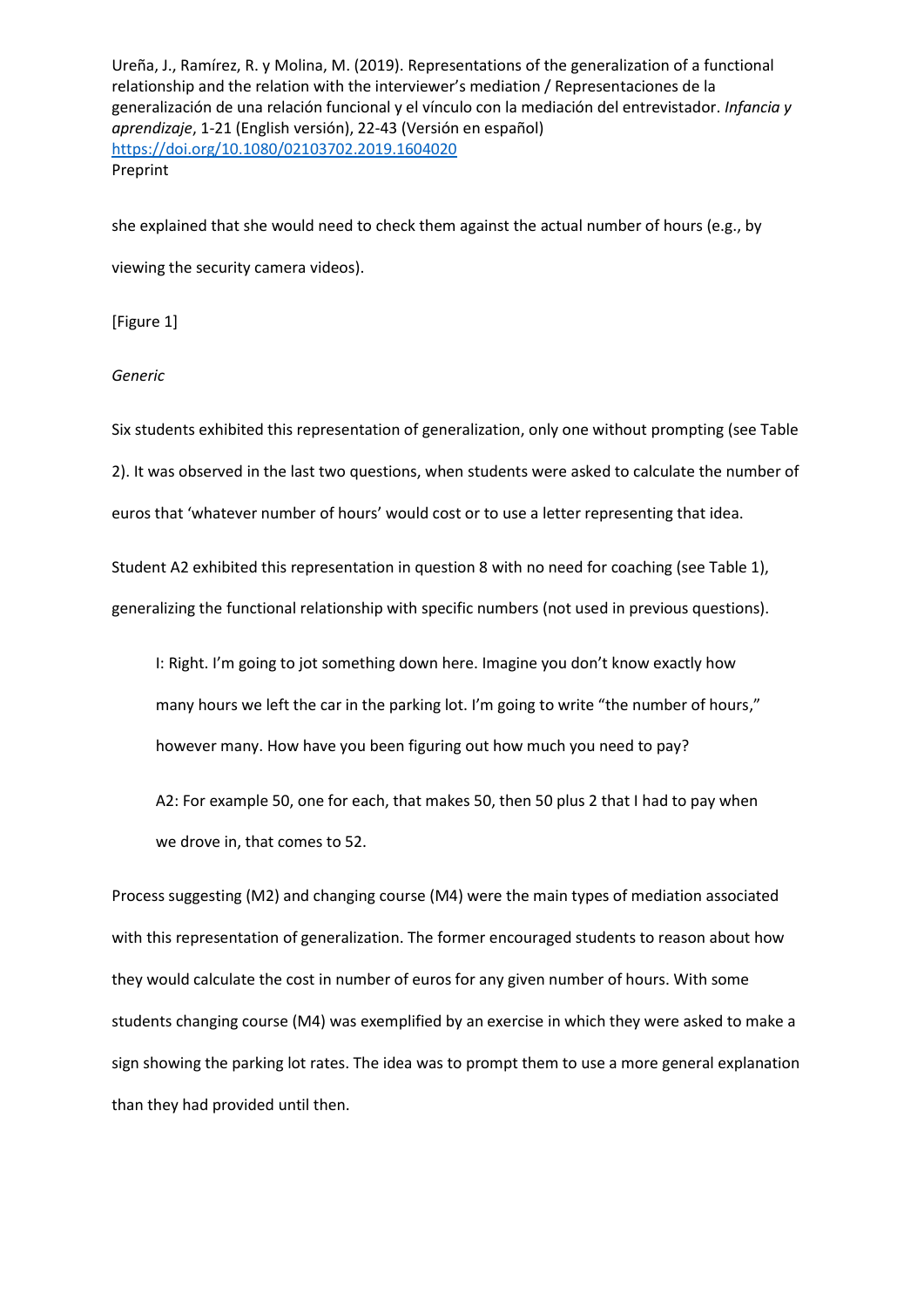Student A1, for instance, resorted to particular cases to explain his interpretation, using generic representation of generalization. Even when he was asked a new question about parking lot rates involving the use of a letter to represent the number of hours, his answer was generic rather than symbolic.

I: I'm going to write something down here. Imagine that we don't know how many hours we're going to leave the car in the lot. We know it's going to be quite a few and we're going to call it *n*: *n* is the number of hours. How would you figure out how much you need to pay for *n* hours?

A1: What number is *n*? Well I don't know, if it's 30 hours you have to pay what the parking lot says.

I: And if for example we write here "it's *n* hours". How would you know how much it will cost?

A1: Like before, the number of hours you stay.

I: OK... we're going to call this the number of hours. How would you find the number of euros?

A1: Well one hour one euro and then adding, adding and then 2 for the admission fee and if I was there for 30 hours, well 32.

After mediation, some students moved between the verbal and generic representations of generalization. A5, for instance, failed to understand the notion of an unknown number of hours. When asked how to calculate the cost if she did know the time, she ultimately recognized the functional relationship '2 plus number of hours'.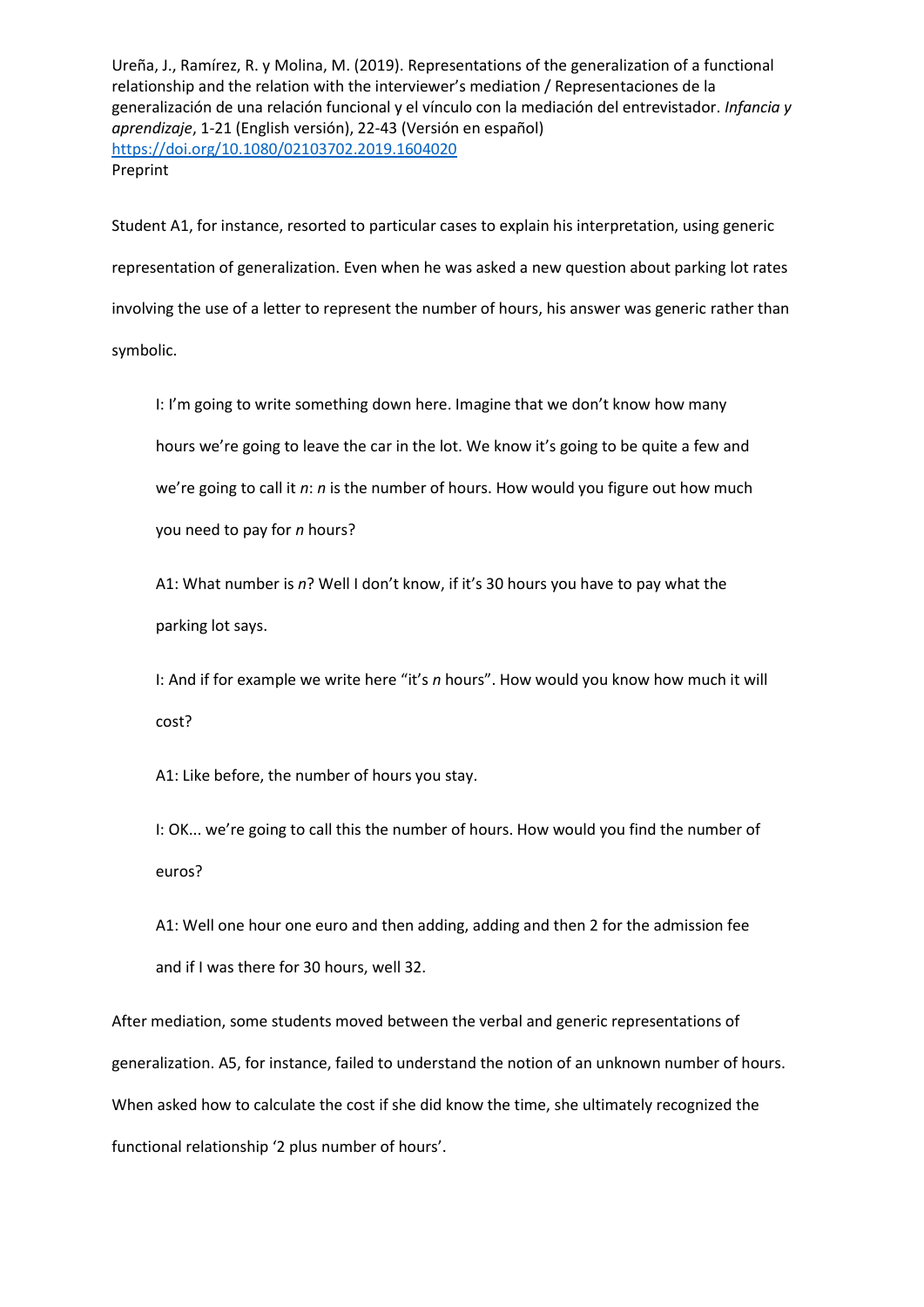I: *x* hours, we don't know how many, but *x*. Then I tell you that I know there were *x*

hours. How much would you need to pay?

A5: Well I don't know. I could review the security videos and see how long the car was there.

I: And when you know the number of hours you were there, how would you find the amount it would cost?

A5: Well one euro per hour plus 2 always. If it were one million hours it would be one million euros plus 2.

## *Verbal*

Seven students represented generalization verbally, two with no specific relation with mediation. This representation of generalization was observed almost exclusively in the last two questions of the interview, where the number of hours was indeterminate. The sole exception is described below.

In the particular case questions, A5 represented verbally. The following excerpt illustrates her answer to the question on the cost for 120 hours:

I: What have you done up to now, A5?

A5: Because when you come in, you told me that when I come into the parking lot you have to pay 2 euros and then after 1 hour you have to pay another euro and another euro and another euro, and you add 2 euros to each number [referring to the number of hours].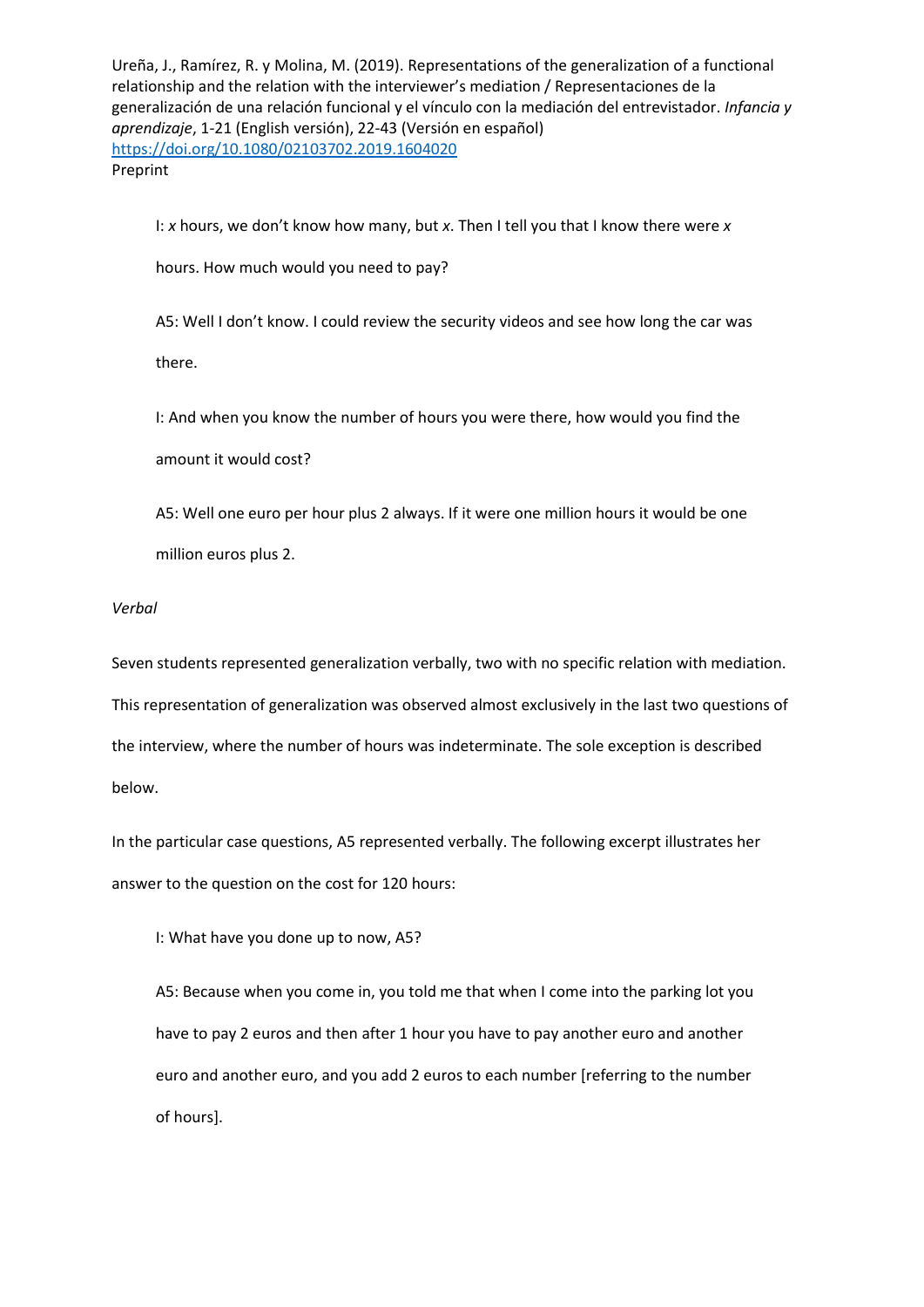Despite this expression of a verbal generalization in the particular case questions, however, she later refused to accept the indeterminate 'any number of hours' and the letter representing that idea. Two students represented generalizations verbally without specific coaching in question eight, whereas the others were supported to express their ideas or understand the questions.

Process suggesting (M2) was the type of mediation that most frequently occurred with verbal representation of generalization. According Table 2, four of seven students who represented for first time verbally were coached by M2. Students were invited to explain and reassert their reasoning and adopt a position, inasmuch as they were asked about the procedure they used or would use or prompted to organize their ideas to define what they could do.

After the interviewer repeated information (M5) and suggested a process (M2), student A3 progressed from not knowing what to answer to represent the generalization verbally, replying that she would add 2 to the number of hours clocked.

Mediation had a visible relation with the transition from generic to verbal generalization in the last two questions. Asked to generalize how much 'a certain number of hours' would cost, A6 gave a specific example (183 hours), noting that the number would then have to be increased by 2 (a generic generalization). The question was rephrased (M4), asking the student how he would explain the parking lot rates to someone else. Although initially confused, he ultimately represented generalization verbally, contending that 'Well, the number of hours you're there counts for one euro but then you have to add 2 because that's what the parking lot necessarily charges to let you in.'

Student A8, after explaining 'then I add the hours you've been there plus 2', went on to use specific numbers after M2-type coaching (asking her how she would calculate how much the 'number of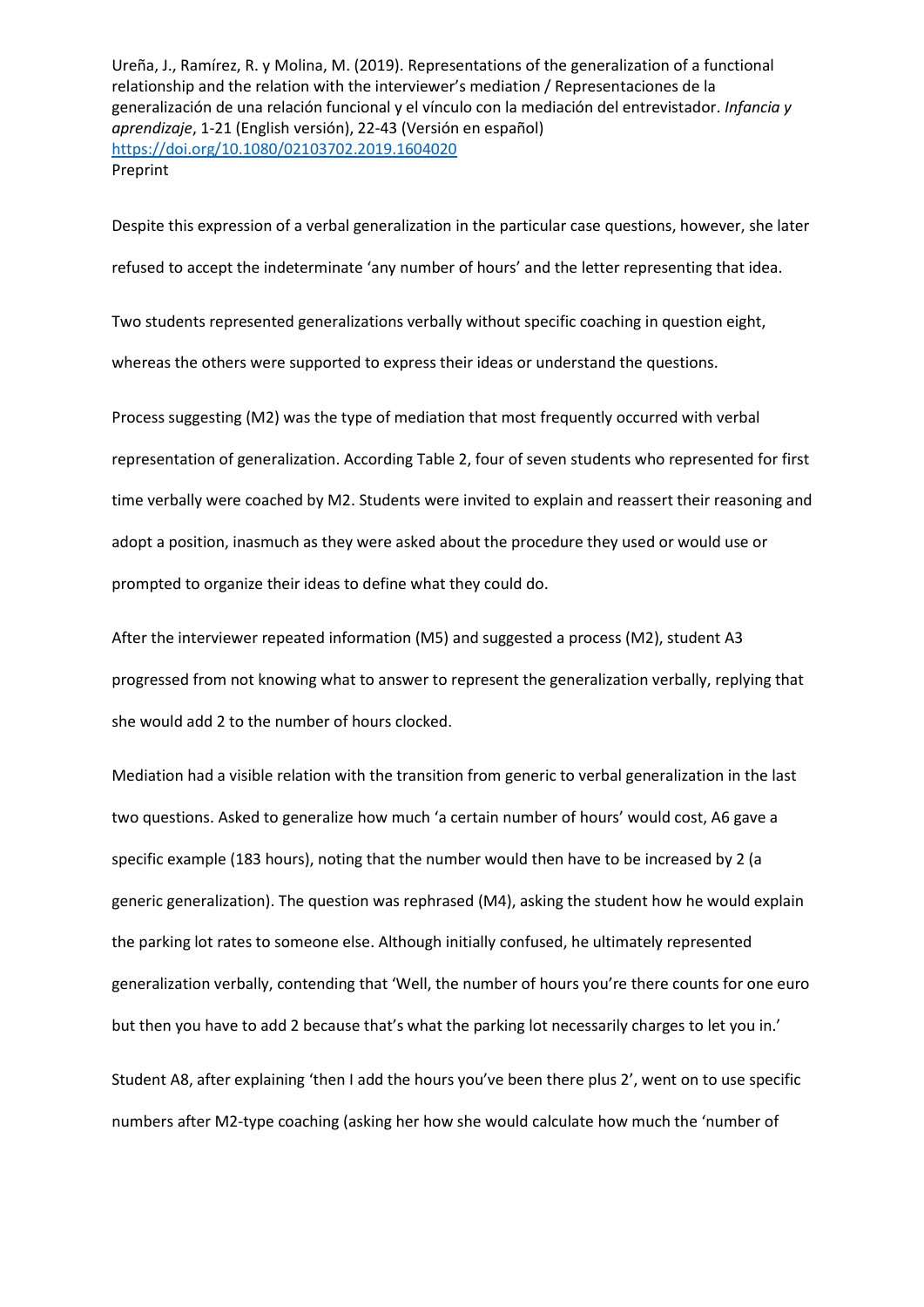hours' would cost). This student moved from a verbal to a generic categories of representation of generalization.

Interestingly, in last two questions, five of the seven students who represented generalization verbally also did it generically.

#### *Symbolic*

In their explanations, three (A3, A7, and A8) of the four students who represented generalization symbolically exhibited an understanding of the use of letters to represent the underlying functional relationship when given the algebraic expression. The fourth student (A6) used the symbolic notation suggested to write out the functional relationship on his own. All four represented generalization symbolically in the last question. The letters introduced to express indeterminate quantities were, in most cases, *n*, *x*, *y*, or *z*.

After having expressed the functional relationship verbally in the preceding question, A7 explained that it was the same as before 'because it would be those *x* hours, like here [pointing to the preceding results], except that instead of a number it would be *x*.' When asked how to write it out, the student replied 'you add the 2 euros admission fee to *x* and you get the answer.' While she failed to write down the expression *x*+2, she accepted it as valid when it was proposed by the interviewer, replying that it was the same but 'summarized in numbers and *x*'s.'

Symbolic representation of generalization was associated with mediation types M2 (process suggesting), M4 (changing course) and M5 (repeating information). In M2 the interviewer suggested that students should find a way to calculate the result using the letter proposed. With M4 students' replies were redirected, proposing the expression *x*+2, for instance, and asking whether it meant the same as what they were saying. In another instance of this type of mediation students were asked to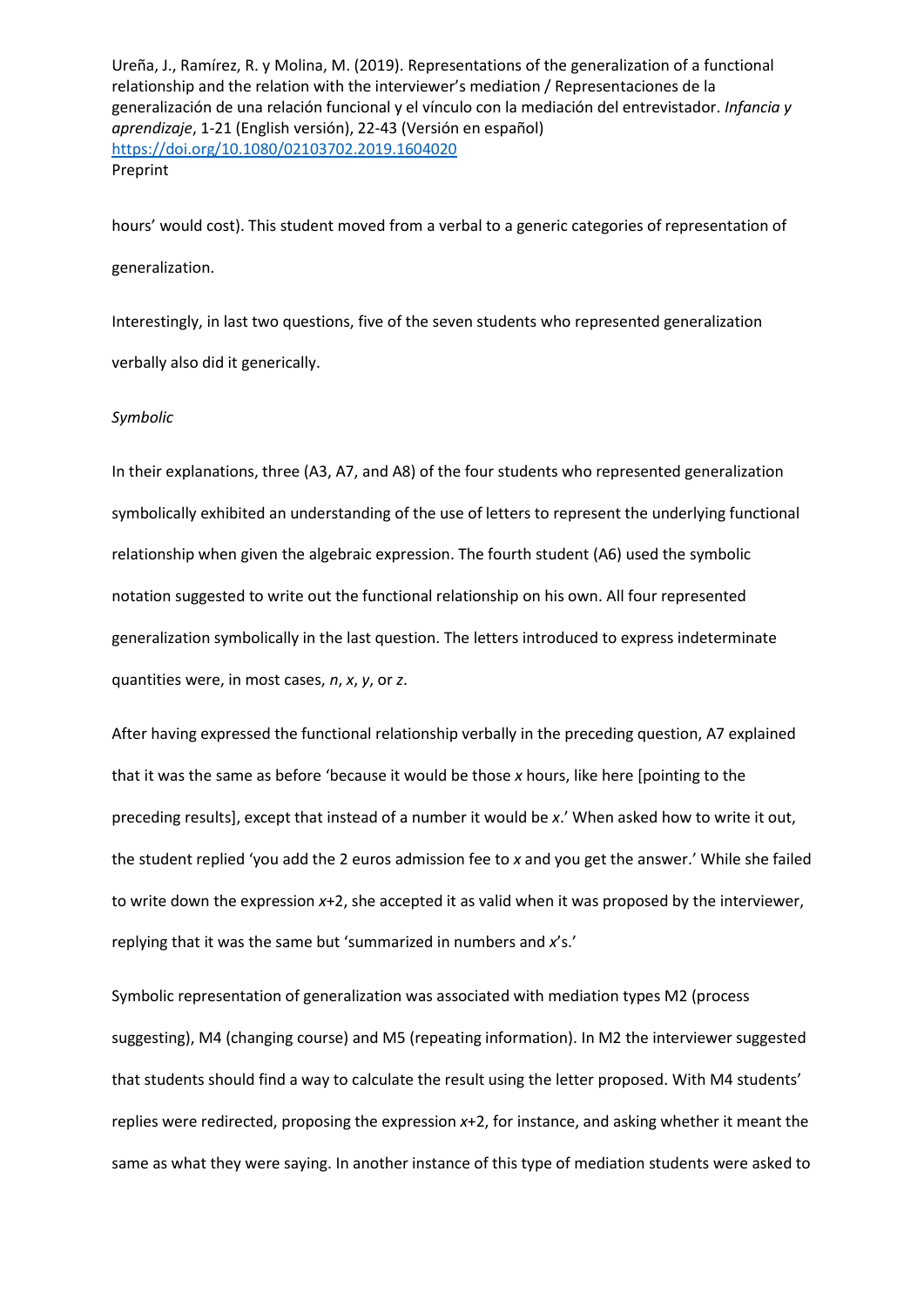formulate the expression for the amount to be paid after the letter representing the hours was changed from *n* to *x* (or others). In mediation M5 the interviewer rephrased the meaning of the letter or its role in the situation.

Student A3, after exhibiting verbal representation of generalization in question eight, was asked to calculate how much the parking lot would cost if the number of hours was *x* (question nine). A3 based her reply on his previous answer 'Well, I did that here. Because you add 2 to whatever the amount of time is'. In other words, the student understood that regardless of the representation used for 'whatever number of hours,' it sufficed to add 2. While claiming not to know how to express that idea, A3 recognized the expression *x+2* when written by the interviewer. When asked about changing *x* to *n*, the student explained that 'then it would be *n* plus 2.'

When introduced to the letter *x* and asked about the amount to be paid, A6 replied 'well if you have *x* hours and you add 2, all the hours you're there you add 2. For example, if you're there for 10 hours well you add 2 and if you're there for 3, you add 2'. When showed the expression *x+2*, the student accepted it as a valid representation of the amount to be paid. After some initial confusion about calculating the cost for *z* and then for *n* hours, A6 realized that the cost would be *n+2* or *z+2*.

As noted earlier, student A8 associated *x* with the Roman numeral, although the student subsequently generalized verbally. The interviewer then suggested using the letter *z* and repeated the question about calculating the cost. At that point the student replied 'the number that *z* is, plus 2.' When then asked whether the expression *z*+2 meant anything, A8 claimed that it did because *z* could be any number, plus 2.

None of the other students generalized with symbols. Three attributed no meaning whatsoever to the use of letters or refused to combine them with numerical operations. In contrast, A4 (who had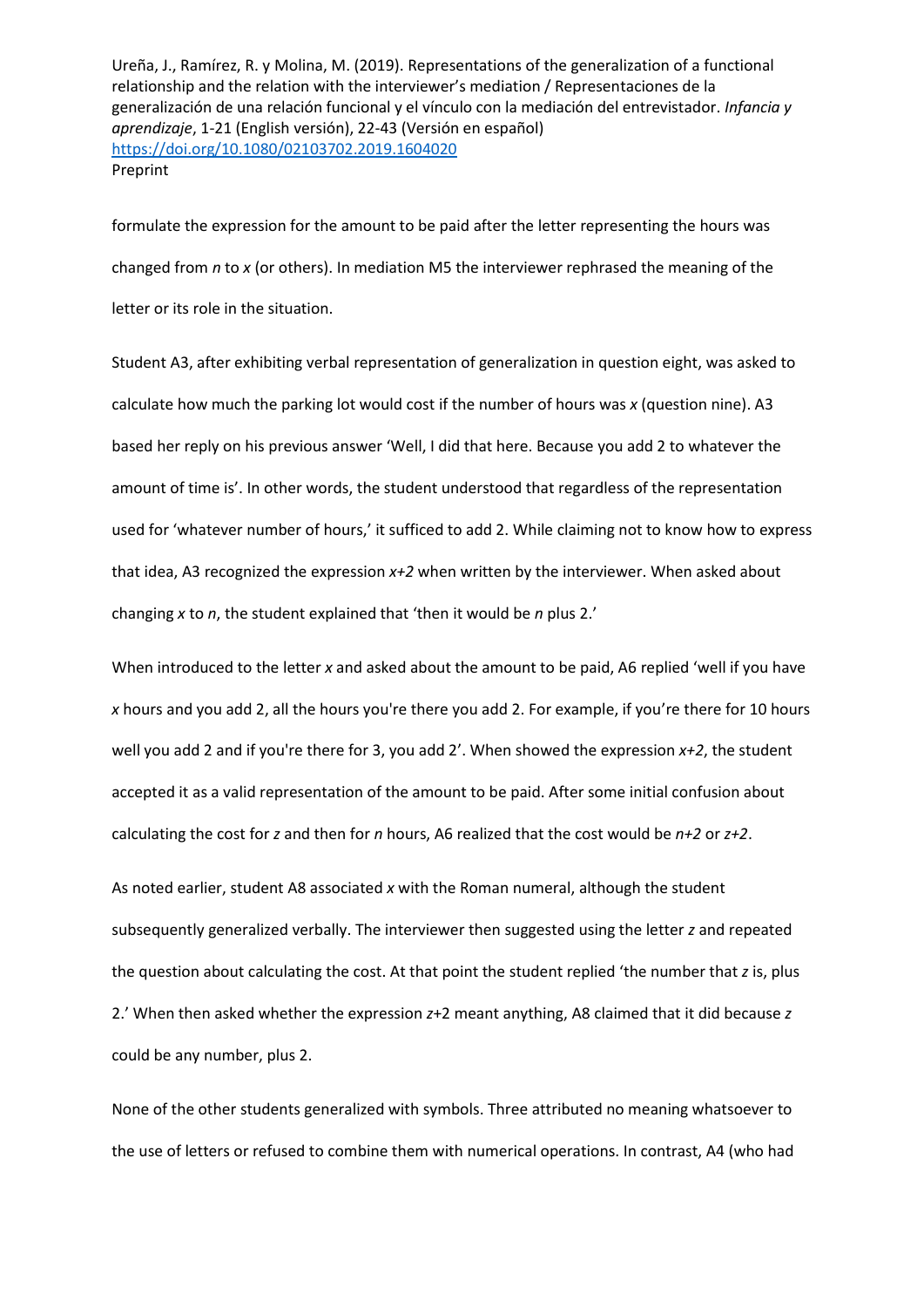difficulties expressing the idea), when asked how to calculate the result with the letter *n*, replied that it should be regarded as a number and it would be '*n* 2'. That was interpreted to mean that he was referring to the appearance of the result: for numbers with units ranging from 0 to 7, adding 2 would not change the ten's column, so he represented the result of the addition using *n* as the digit for the tens and a number for the units (*n*1, *n*2, *n*3, *n*4, *n*5,..., *n*9).

## **Discussion**

According to the above findings, all eight students interviewed recognized and represented the functional relationship underlying the task and were able to express that understanding when justifying their answers. They all represented generalization numerically in first seven questions with particular cases, although some were challenged (M3 and M4) and corrected their mistakes or adopted another approach. Students recognized the functional relationship with less difficulty as they continued working with particular cases, once students were able to represent generalization numerically with numbers under 100, they found no difficulty in representing with larger numbers. Although seven of the eight students generalized verbally, all but one was prompted (primarily via process suggesting) and do so. Whether students represented verbally or generically the generalization was related with the interviewer's mediation in most cases. For example, five of six students who represented for first time the generalization generically received mediation by the interviewer, and five of seven students in the case of verbal representation (see Table 2). In last two questions five students exhibited both, an indication that neither representation of generalization prevailed over the other when indeterminate quantities were involved. As Radford (2018) noted, while students may recognize variables and the functional relationship between them, their ability to verbally express those concepts is limited. Nonetheless, they were observed to draw from other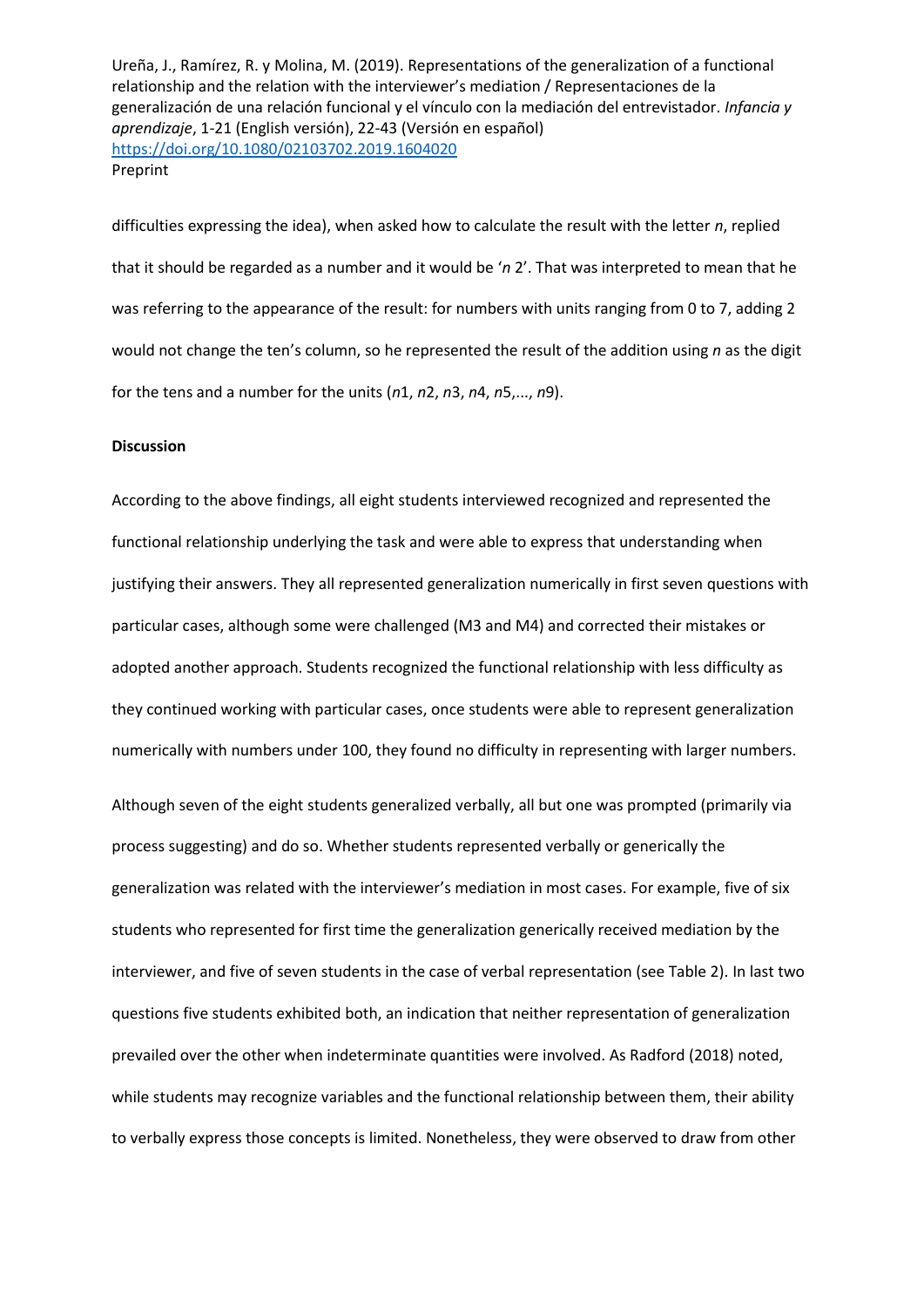resources (e.g., expressions for indeterminate values or generic examples), revealing their ability to think algebraically and express functional relationships without algebraic symbolism.

Symbolic representation of generalization was observed in four students who understood the use of letters and algebraic statements to express functional relationships although they did not themselves use symbolic language. With one exception, these students were challenged (M4, changing course), informed (M2, process suggesting), or supported (M5, repeating information) to prompt this representation of generalization. The other four students experienced difficulties in understanding the role of letters or even refused to use them. These findings are consistent with the results reported by Molina et al. (2018) in an earlier study on the use of letters by the same participants a year earlier: some students tended to assign fixed values to letters in keeping with their position in the alphabet or failed to regard them as indeterminate quantities. Those authors reported the same students' initial reactions as third-graders, when the use of letters was proposed to represent indeterminate amounts involved in the functional relationship *y=x*+5. The present findings confirmed the persistence of certain interpretations of letters, as would be expected given these students' scant prior experience with the use of letters in mathematical contexts. In other studies (Blanton et al., 2015; Carraher et al., 2008), participants younger than the students interviewed here proved able to use letters. Those younger students had received prior instruction, however. In the present study, despite being aided by specific coaching, only half of the interviewees grasped the notion of algebraic symbology in functional relationships.

In the last two questions, which involved general cases, students interacted more dynamically with the interviewer and used more resources (such as particular cases or the verbal expression of indeterminate values) to express their ideas and the functional relationship more generally. Other semiotic resources (Radford, 2018), such as numerical and verbal expression, were also highly useful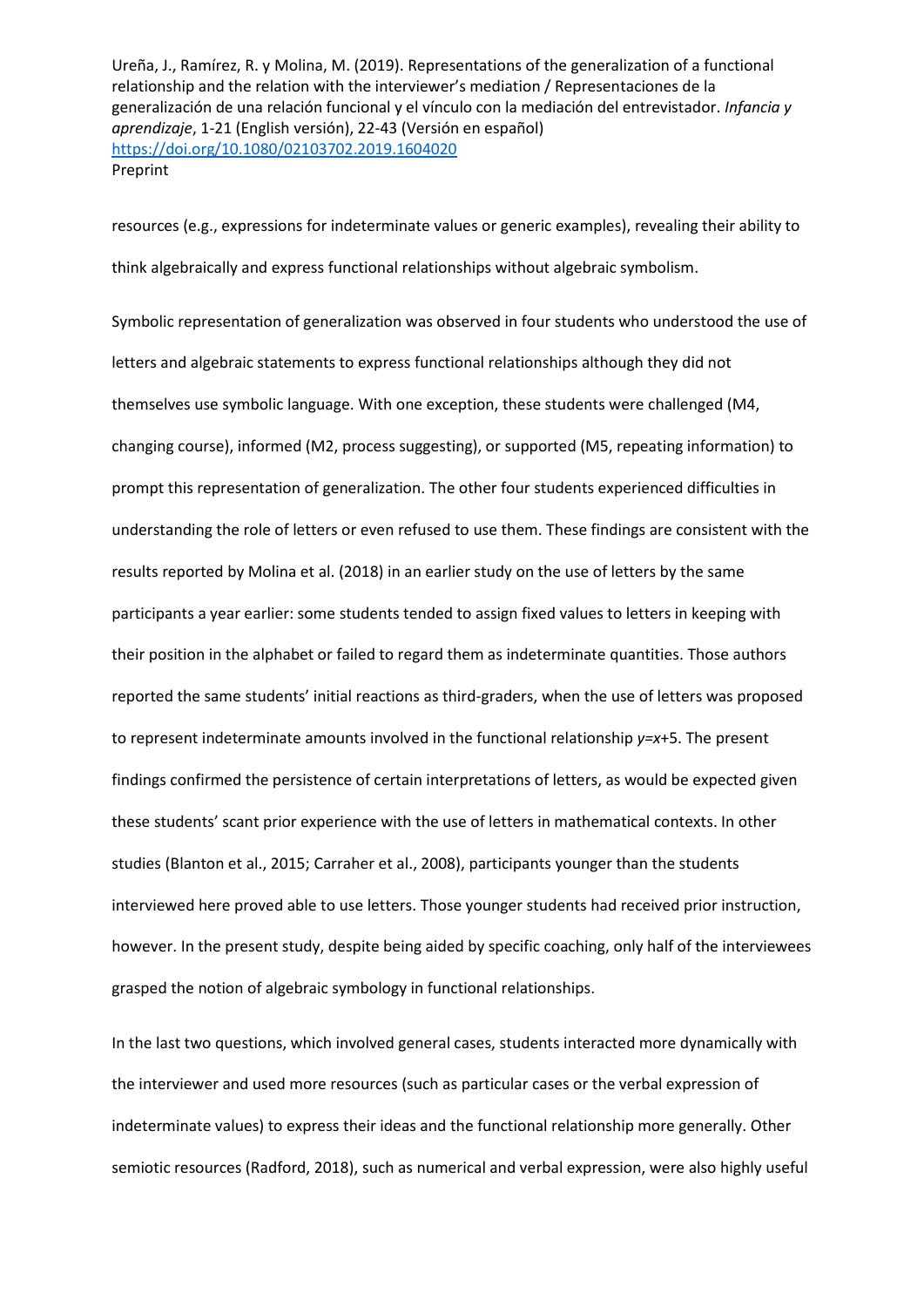for assessing indications of algebraic thinking in students. In another vein, some students represented generalization at a given category in one question and then required coaching in another for the same representation of generalization, a finding that could be partly attributed to the fact that the situation proposed in each question varied and posed new challenges.

When working with particular cases students required significantly less effort than when working with expressions involving indeterminate values. Some of their difficulties were found to be due to their lack of experience with algebraic symbolism and the expressive resources needed to formulate their ideas. One student represented the functional relationship symbolically and others explained the meaning of the expression representing that relationship when suggested to them. As contended by Blanton et al. (2015), students' use of different types of representation to make sense of functional relationships can be regarded as a means to guide their thinking, as well as a source of information about their understanding of such functions (Blanton, 2008).

Mediation encouraged students to reply and strengthen ideas and constructs associated with the recognition and representation of functional relationships. It also enabled transitions between representations of generalization. Interviewer's mediation was found to be valuable in helping students express their algebraic skills in the context of generalization. Coaching associated with informing-suggesting and challenging was particularly useful. Mediation M2 (process suggesting) was associated with contributing students to consolidate their ideas about the functional relationship and the operation involved. M4 (changing course) encouraged them to focus their intellectual effort on identifying, defining, and expressing the functional relationship. It guided their thinking to the representation of generalization of the functional relationship, and provided options to reason more effectively, while putting forward explanations about the existing relationship between the variables.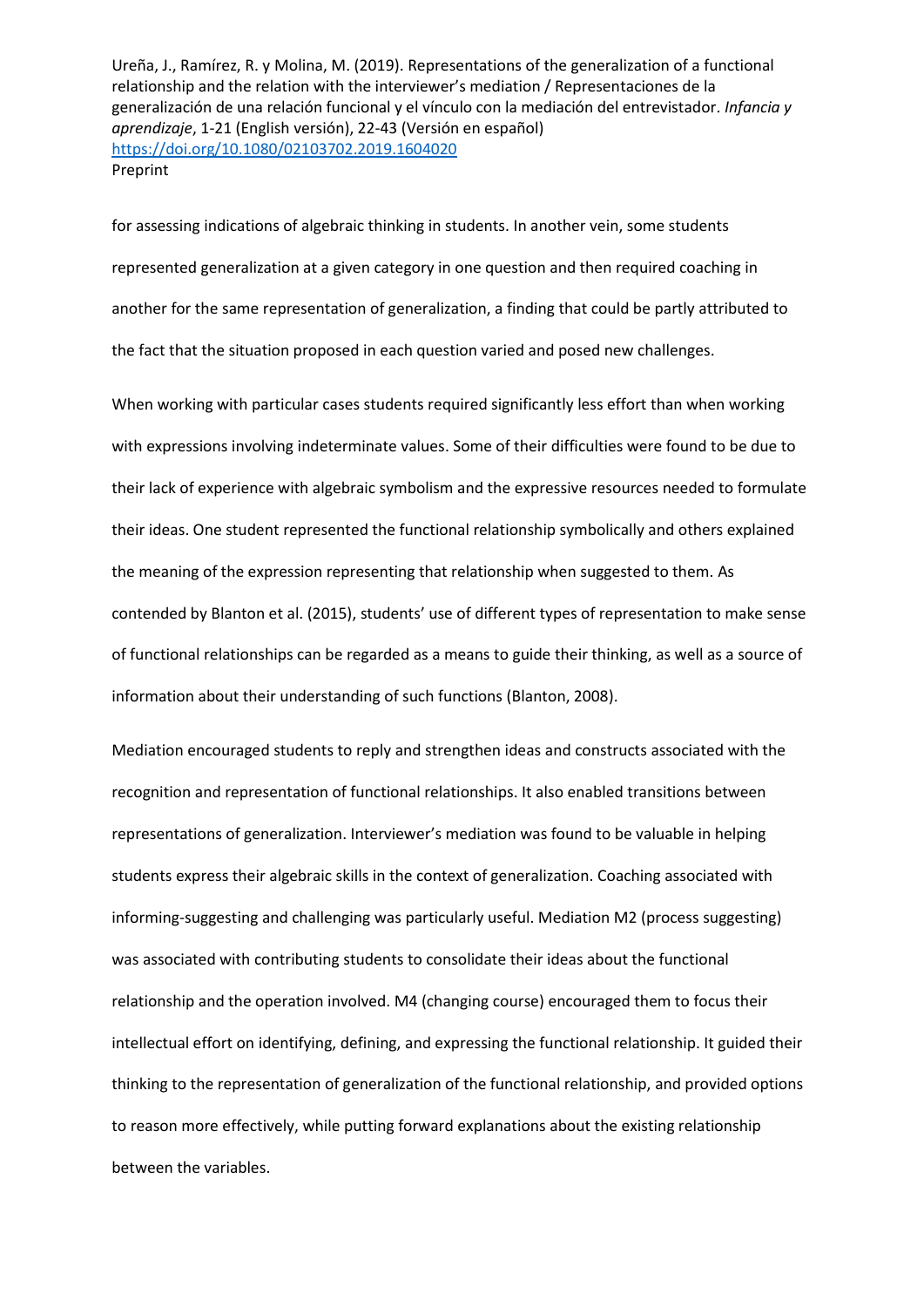#### **Conclusions**

The present findings, based on a study conducted in Spain, support earlier reports (Blanton et al., 2015; Blanton & Kaput, 2011; Carraher et al., 2008; Warren, 2006) to the effect that elementary school students are vested with the mathematical skills and algebraic aptitudes needed to generalize functional relationships. Performing a task involving a functional relationship students showed be capable to recognize and represent in different ways the generalization of the functional relationship.

The study highlights the role of functions, especially functional thinking, as a way to introduce students to algebraic reasoning and enable them to develop the associated skills (Blanton & Kaput, 2011), such as generalizing relationships between quantities and representing and dealing with indeterminate quantities in different situations.

Its primary contribution lies in a proposal to categorize specific representations of generalization and types of interviewer mediation in tasks involving functional relationships. Implementation of these categories afforded evidence of elementary school students' ability to generalize in functional contexts.

The findings also supplement existing knowledge. Blanton et al. (2015) characterized levels of sophistication in children's thinking in functional contexts in a teaching and learning environment. Radford (2001, 2010) defined layers of algebraic generalization in pattern tasks in terms of the recognition of commonalities and their progressively more general representation. In the present study have been identified representations of generalization based on recognition of the underlying functional relationship in a task and how it is expressed, in the absence of prior instruction. It also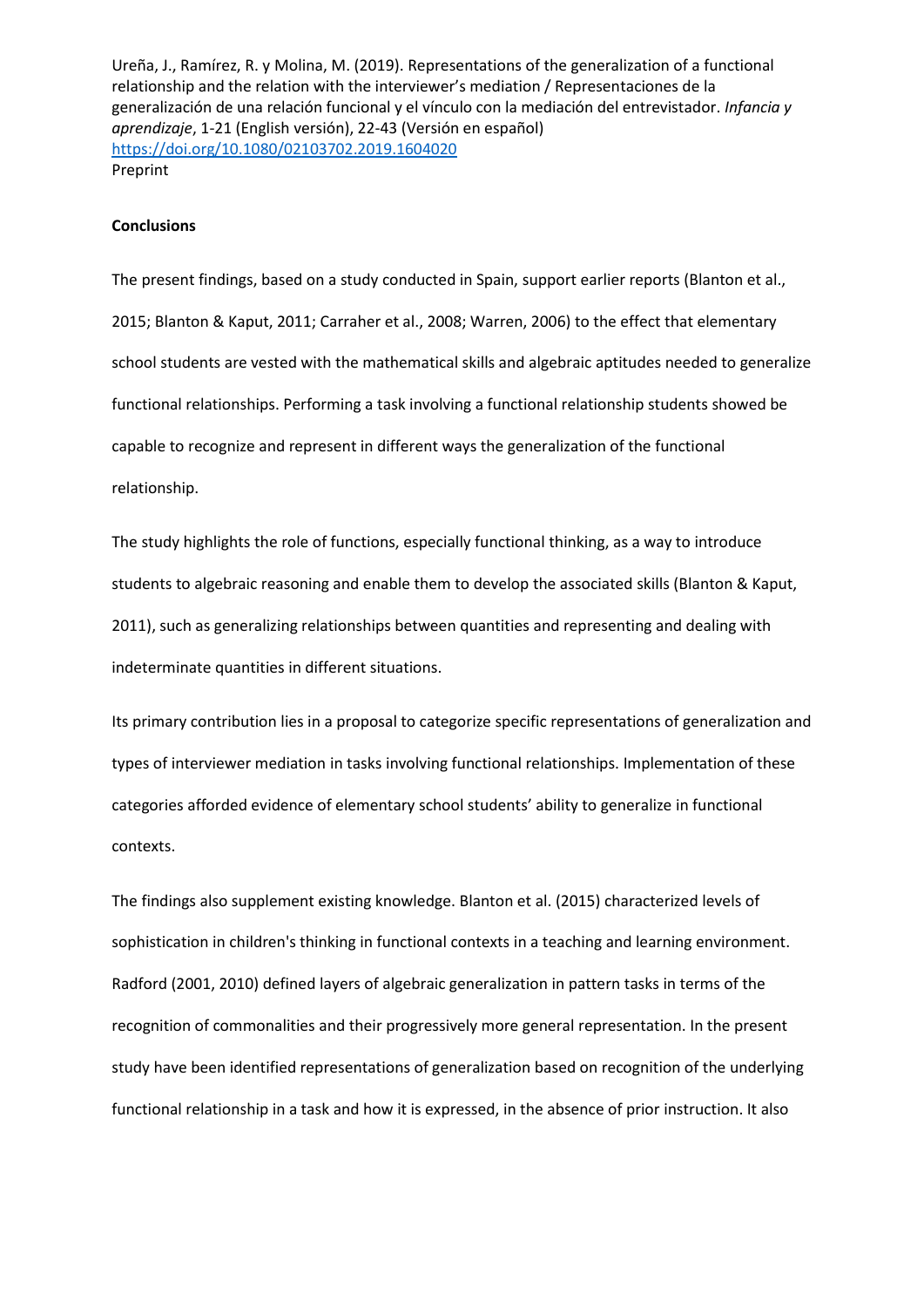gives categories of mediation to favor reasoning and further students' ability to generalize, from the results reported by Mata-Pereira and da Ponte (2017), Ponte et al. (2013) and Soller (2001).

This study provides insight into how mediation can favor students representing generalizations at different categories. That in turn provides useful information for task design and suggests ways in which teachers can encourage students' active participation and help them develop functional thinking. Such findings corroborate and supplement the actions described by Warren (2006) to foster the ability to generalize. Teacher mediation can spur student progress toward that goal. For example, mediation in the form of change of course may include actions such as guiding students' answers in a new direction, paraphrasing questions, proposing different types of representations (such as illustrations), suggesting the use of manipulative materials or inventing hypothetical situations that call for explanations and arguments that demonstrate the understanding of the functional relationship.

The present findings support some of the results reported by Blanton (2008) and Blanton and Kaput (2004), who showed that children can work with and describe situations involving functional thinking as well as relationships between covariate amounts. They observed progress and sophistication in the use of mathematical representations from grade to grade. In this study transitions among representations of generalization were observed in a single grade during just one task, with students advancing from the verbal expression of indeterminate values to the understanding and use of symbols to describe and express a functional relationship.

This study suggests another research question: how would elementary school students generalize and progress in formulating representations of generalization over several sessions in a classroom environment? Exploring that issue would enhance also the understanding of the relation of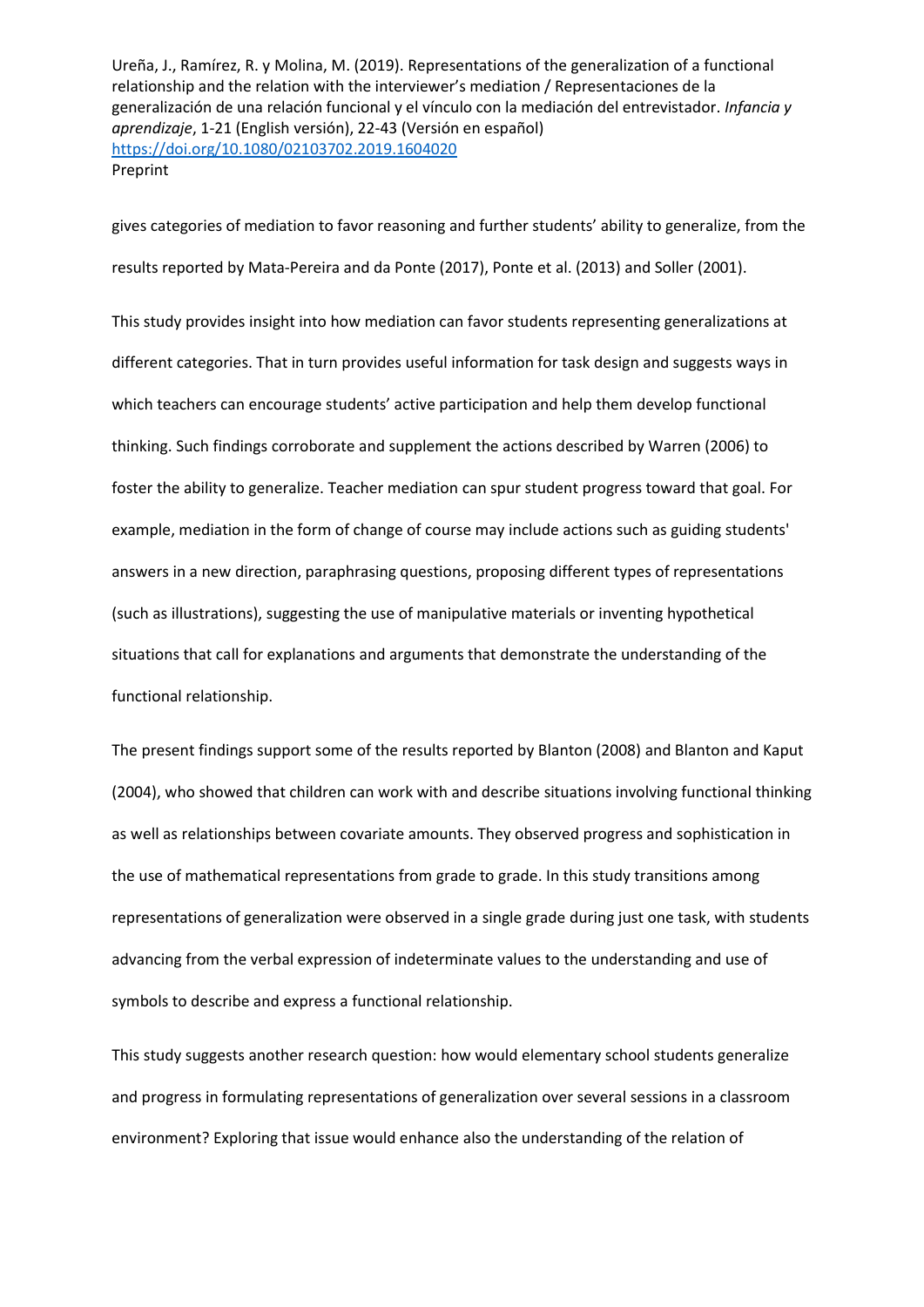mediation described here with the generalization, transferred to teacher's mediation in a context of

learning.

# **References**

- Blanton, M. (2008). *Algebra and the elementary classroom. Transforming thinking to practice*. Portsmouth, NH: Heinemann.
- Blanton, M., Brizuela, B., Gardiner, A., Sawrey, K., & Newman-Owens, A. (2015). A learning trajectory in 6-year-old's thinking about generalizing functional relationships. *Journal for Research in Mathematics Education*, *46*(5), 511–558.
- Blanton, M., & Kaput, J. (2004). Elementary grades student´s capacity for functional thinking. In M. Hoines & A. Fugslestad (Eds.), *Proceedings of the 28th Conference of the International Group for the Psychology of Mathematics Education* (Vol. 2, pp. 135–142). Bergen, Noruega: PME.
- Blanton, M., & Kaput, J. (2011). Functional thinking as a route into algebra in the elementary grades. In J. Cai & E. Knuth (Eds.), *Early Algebraization: A Global Dialogue from Multiple Perspectives* (pp. 5–23). New York, NY: Springer.
- Blanton, M., Levi, L., Crites, T., & Dougherty, B. J. (Eds.). (2011). *Developing essential understanding of algebraic thinking for teaching mathematics in grades 3-5*. Reston, VA: NCTM.
- Cañadas, M. C. (2007). *Descripción y caracterización del razonamiento inductivo utilizado por estudiantes de educación secundaria al resolver tareas relacionadas con sucesiones lineales y cuadráticas* [Description and characterization of secondary students' inductive reasoning on solving tasks related to linear and quadratic sequences] (Doctoral dissertation). Universidad de Granada, Granada.
- Cañadas, M.C., & Molina, M. (2016). Una aproximación al marco conceptual y principales antecedentes del pensamiento funcional en las primeras edades [Approach to the conceptual framework and background of functional thinking in early years]. In E. Castro, E. Castro, J.L. Lupiáñez, J.F. Ruíz & M. Torralbo (Eds.), *Investigación en Educación Matemática. Homenaje a Luis Rico* (pp. 209-218). Granada, Spain: Comares.
- Carraher, D., Martínez, M., & Schliemann, A. (2008). Early Algebra and mathematical generalization. *ZDM Mathematics Education*, *40*(1), 3–22.
- Carraher, D., Schliemann, A.D., & Brizuela, B. (2003). *Treating operations as functions.* Paper presented at the Psychology of Mathematics Education - NA XXII, Tucson, AZ.
- Castro, E. (1995). *Exploración de patrones numéricos mediante configuraciones puntuales. Estudio con escolares de primer ciclo de secundaria (12-14 años)* [Exploration of numerical patterns through dots representing numbers. Study with secondary students (12-14 years old)] (Doctoral dissertation). Universidad de Granada, Granada.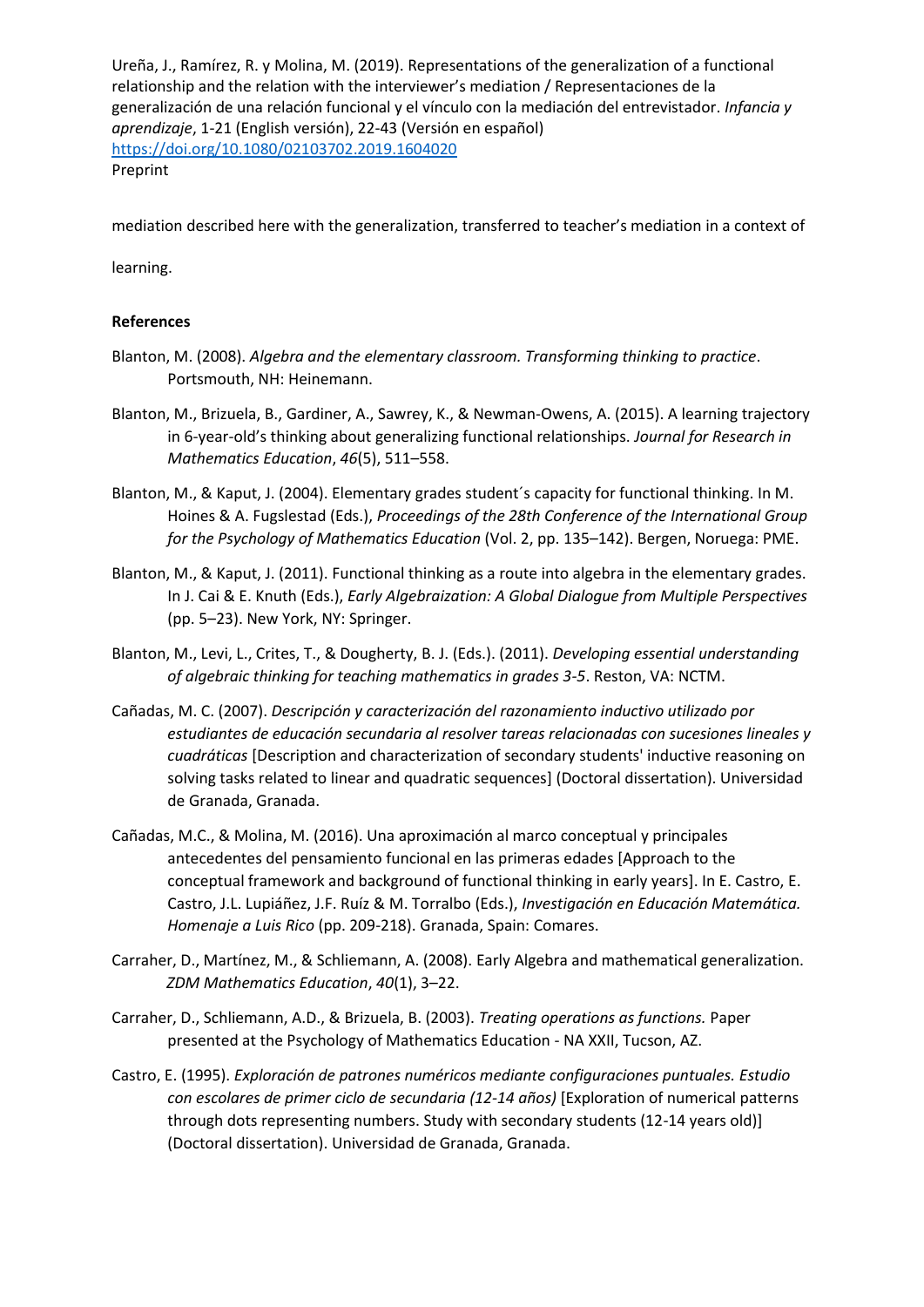- Castro, E., Cañadas, M. C., & Molina, M. (2010). El razonamiento inductivo como generador de conocimiento matemático [Inductive reasoning as a generator of mathematical knowledge]. *UNO*, *54*, 55–67.
- Hitt, F., & González-Martín, A. S. (2016). Generalization, covariation, functions, and calculus. In Á. Gutiérrez, G. C. Leder, & P. Boero (Eds.), *The Second Handbook of Research on the Psychology of Mathematics Education* (pp. 3–38). Rotterdam: SensePublishers.
- Mason, J., Graham, A., & Johnston-Wilder, S. (2005). *Developing thinking in algebra*. Londres: The Open University y Paul Chapman Publishing.
- Mason, J., Graham, A., Pimm, D., & Gowar, N. (1985). *Routes to roots of algebra*. Milton Keynes: The Open University Press.
- Mason, J., & Pimm, D. (1984). Generic examples: seeing the general in the particular. *Educational Studies in Mathematics*, *15(3)*, 277–287.
- Mata-Pereira, J., & da Ponte, J.-P. (2017). Enhancing students' mathematical reasoning in the classroom: teacher actions facilitating generalization and justification. *Educational Studies in Mathematics*, *96*(2), 169–186. https://doi.org/10.1007/s10649-017-9773-4
- McEldoon, K. L., & Rittle-Johnson, B. (2010). Assessing elementary students' functional thinking skills: the case of function tables. In P. Brosnan, D. B. Erchick, & L. Flevares (Eds.), *Proceedings of the Thirty Second Annual Meeting of the North American Chapter of the International Group for the Psychology of Mathematics Education: Optimizing Student Understanding in Mathematics* (p. 202). Columbus, OH: Clearinghouse for Science, Mathematics, and Environmental Education.
- Merino, E., Cañadas, M. C., & Molina, M. (2013). Uso de representaciones y patrones por alumnos de quinto de educación primaria en una tarea de generalización [Representations and patterns used by fifth grade students in a generalization task]. *Edma 0-6*, *2*(1), 24–40.
- Ministerio de Educación, Cultura y Deporte. (2014). Real Decreto 126/2014, de 28 de febrero, por el que se establece el currículo básico de la educación primaria (Vol. BOE N°52, pp. 19349-194420) [Royal Decree 126/2014, February 28th, which establishes the basic curriculum of elementary education]. Madrid, Spain: Author.
- Molina, M. (2009). Una propuesta de cambio curricular: integración del pensamiento algebraico en educación primaria [Proposal for curricular change: integration of algebraic thinking in elementary school]. *PNA*, *3*(3), 135–156.
- Molina, M., Ambrose, R., & Rio, A. del. (2018). First encounter with variables by first and third grade spanish students. In *Teaching and Learning Algebraic Thinking with 5- to 12-Year-Olds* (pp. 261–280). Hamburg: Springer, Cham.
- Pinto, E., Cañadas, M. C., Moreno, A., & Castro, E. (2016, September). Relaciones funcionales que evidencian estudiantes de tercero de educación primaria y sistemas de representación que usan [Functional relationships evidenced by third graders and the representation systems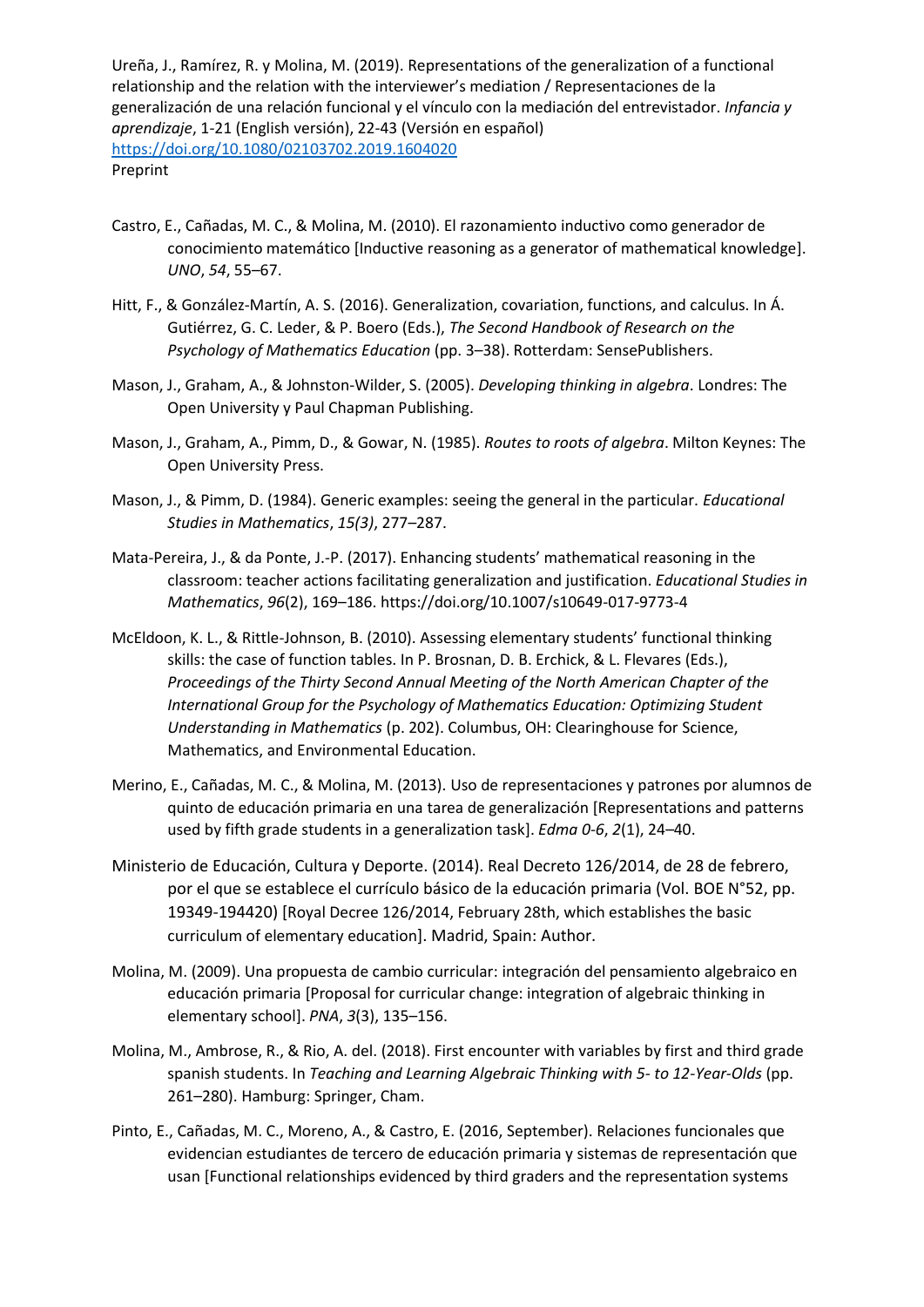they used]. In J. A. Macías, A. Jiménez, J. L. González, M. T. Sánchez, P. Hernández, C. Fernández, … A. Bercian (Eds.), *Investigación en Educación Matemática XX* (pp. 417–426). Málaga: SEIEM.

- Polya, G. (1989). ¿Cómo plantear y resolver problemas? [How to solve it?]. Mexico, DF: Trillas.
- Ponte, J. P. da, Mata-Pereira, J., & Quaresma, M. (2013). Ações do professor na condução de discussões matemáticas [Teacher actions in the conduction of mathematical debates]. Quadrante, 22(1.ª), 55-81.
- Radford, L. (2001, July). Factual, contextual and symbolic generalization in algebra. In M. van den Heuvel-Panhuizen (Ed.), *Proceedings of the 25th Conference of the International Group for the Psychology of Mathematics Education* (Vol. 4, pp. 81–88). Utrecht, Holanda.
- Radford, L. (2010). Layers of generality and types of generalization in pattern activities. *PNA*, *4*(2), 37–62.
- Radford, L. (2018). The emergence of symbolic algebraic thinking in primary school. En C. Kieran (Ed.), *Teaching and Learning Algebraic Thinking with 5- to 12-Year-Olds* (pp. 3–25). Hamburgo, Alemania: Springer.
- Smith, E. (2008). Representational thinking as a framework for introducing functions in the elementary curriculum. In J. Kaput, D. Carraher, & M. Blanton (Eds.), *Algebra in the early grades* (pp. 133–160). Nueva York, NY: Lawrence Erlbaum Associates.
- Soller, A. (2001). Supporting social interaction in an intelligent collaborative learning system. *International Journal of Artificial Intelligence in Education*, *12*(1), 40–62.
- Stephens, A., Ellis, A., Blanton, M. L., & Brizuela, B. M. (2017). Algebraic thinking in the elementary and middle grades. In J. Cai (Ed.), *Compendium for research in mathematics education* (pp. 386-420). Reston, VA: NCTM.
- Warren, E. (2006, July). Teacher actions that assist young students write generalizations in words and in symbols. In J. Novotná, M. Krátka, & N. Stehlíková (Eds.), *Proceedings of the 30th Conference of the International Group for the Psychology of Mathematics Education* (Vol. 5, pp. 377–384). Praga: PME.
- Warren, E., Trigueros, M., & Ursini, S. (2016). Research on the learning and teaching of algebra. In Á. Gutiérrez, G. C. Leder, & P. Boero (Eds.), *The Second Handbook of Research on the Psychology of Mathematics Education* (pp. 73–108). Rotterdam: SensePublishers.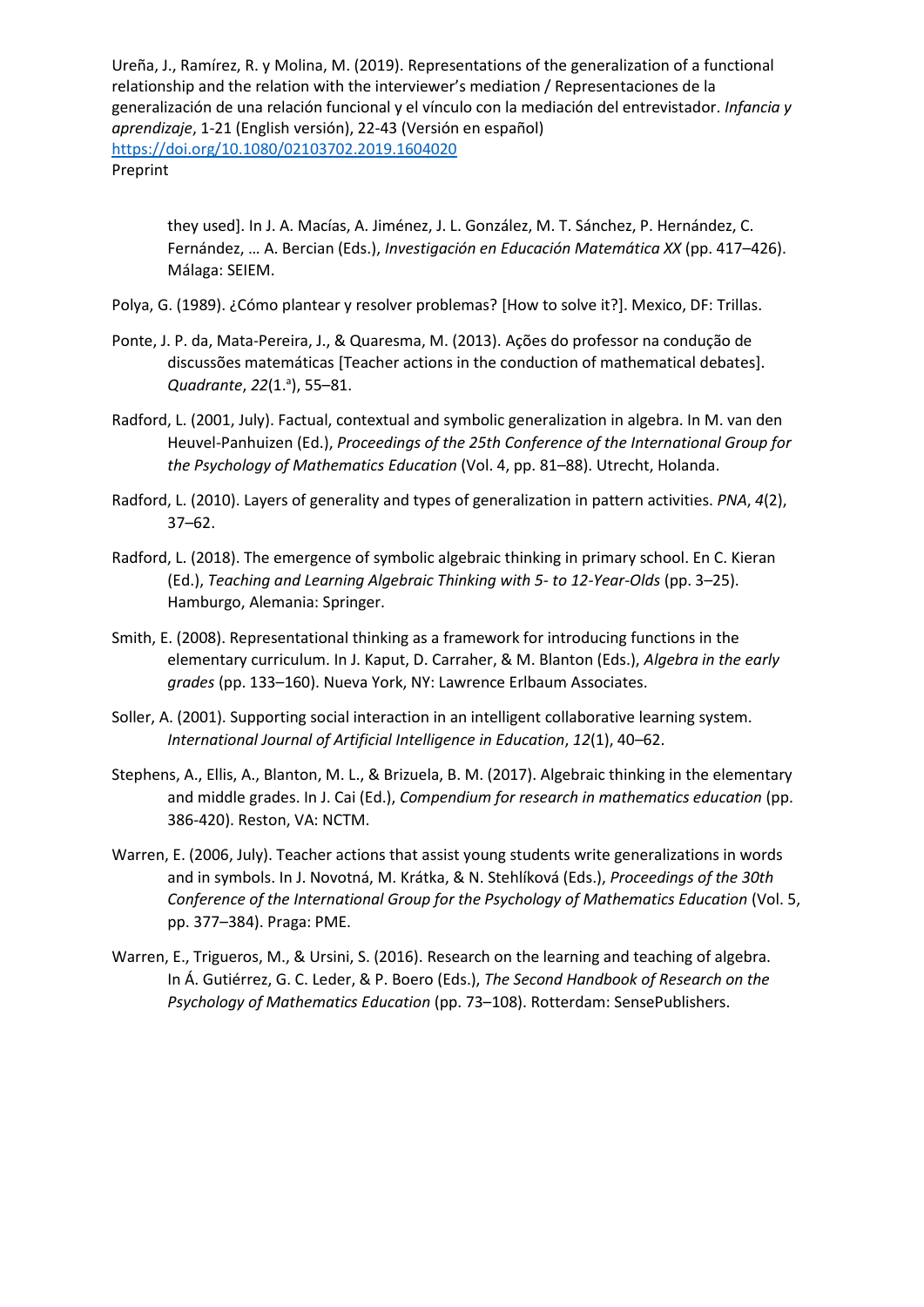Preprint

# Table 1

|          | Representation of generalization |                |      |      |      |
|----------|----------------------------------|----------------|------|------|------|
| Question | N1                               | N <sub>2</sub> | G    | ٧    |      |
| $1 - 5$  | 5(8)                             |                |      |      |      |
| $6 - 7$  |                                  | 7(8)           |      | 0(1) |      |
| 8        |                                  |                | 1(4) | 2(5) |      |
| 9        | 1(3)                             |                | 2(5) | 2(4) | 1(4) |

*Number of students representing generalization, with and without mediations*

Note: The value preceding the parentheses specifies the number of students expressing each representation without relation with mediation and the value in parentheses the total number expressing that representation. The shading indicates the representation of generalization expected in light of the type of question.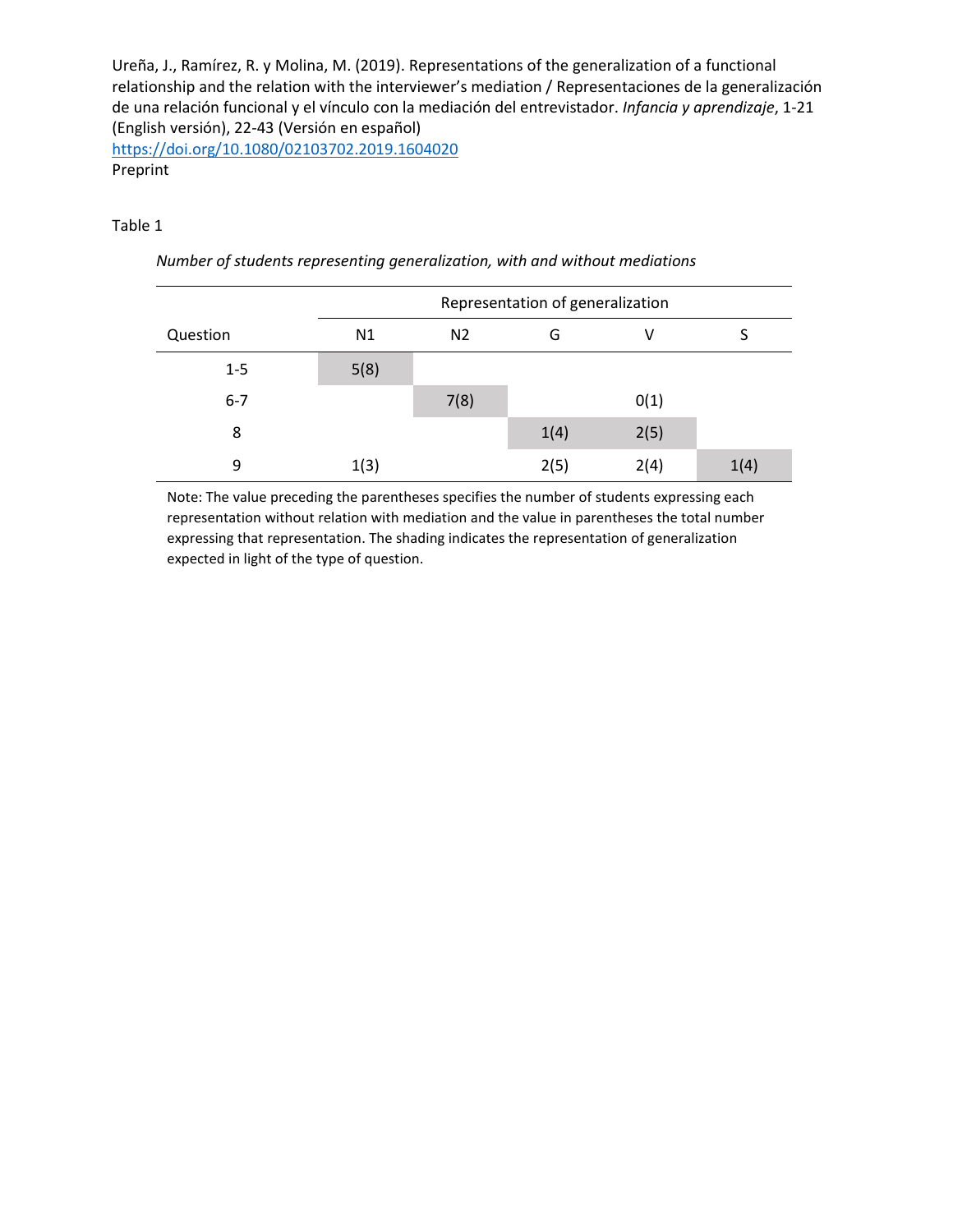<https://doi.org/10.1080/02103702.2019.1604020> Preprint

# Table 2

| Types of mediation prompting the expression of each representation of generalization for |  |
|------------------------------------------------------------------------------------------|--|
| first time during the interview                                                          |  |

|                | Representation of generalization |                |                           |                           |        |
|----------------|----------------------------------|----------------|---------------------------|---------------------------|--------|
| Student        | N1                               | N <sub>2</sub> | G                         | V                         | S      |
| A1             | U                                | U              | M4                        | M2, M6                    |        |
| A2             | U                                | U              | U                         |                           |        |
| A <sub>3</sub> | M3, M5                           | U              | M5, M6                    | M5, M2                    | M5, M2 |
| A4             | M4, M1                           | M3, M4         |                           | S                         |        |
| A <sub>5</sub> | U                                | U              | M4, M5,<br>M <sub>2</sub> | M4, M5,<br>M <sub>2</sub> |        |
| A <sub>6</sub> | U                                | U              | M <sub>2</sub>            | M4                        | M4, M5 |
| A7             | U                                | U              |                           | M <sub>2</sub>            | U      |
| A8             | M <sub>3</sub>                   | U              | M <sub>2</sub>            | U                         | M4, M2 |
| Total*         | 5(8)                             | 7(8)           | 1(6)                      | 2(7)                      | 1(4)   |

Note: U= exhibited uncoached; M1=reaffirming; M2=process suggesting; M3=correcting; M4=changing course; M5=repeating information; M6=clarifying. \* The value preceding the parenthesis specifies the number of students expressing the representation of generalization without mediation (regardless of the question) and the value in the parenthesis the total number of students who represented in each category. A blank cell means that the student failed to represent generalization even after the interviewer's mediation.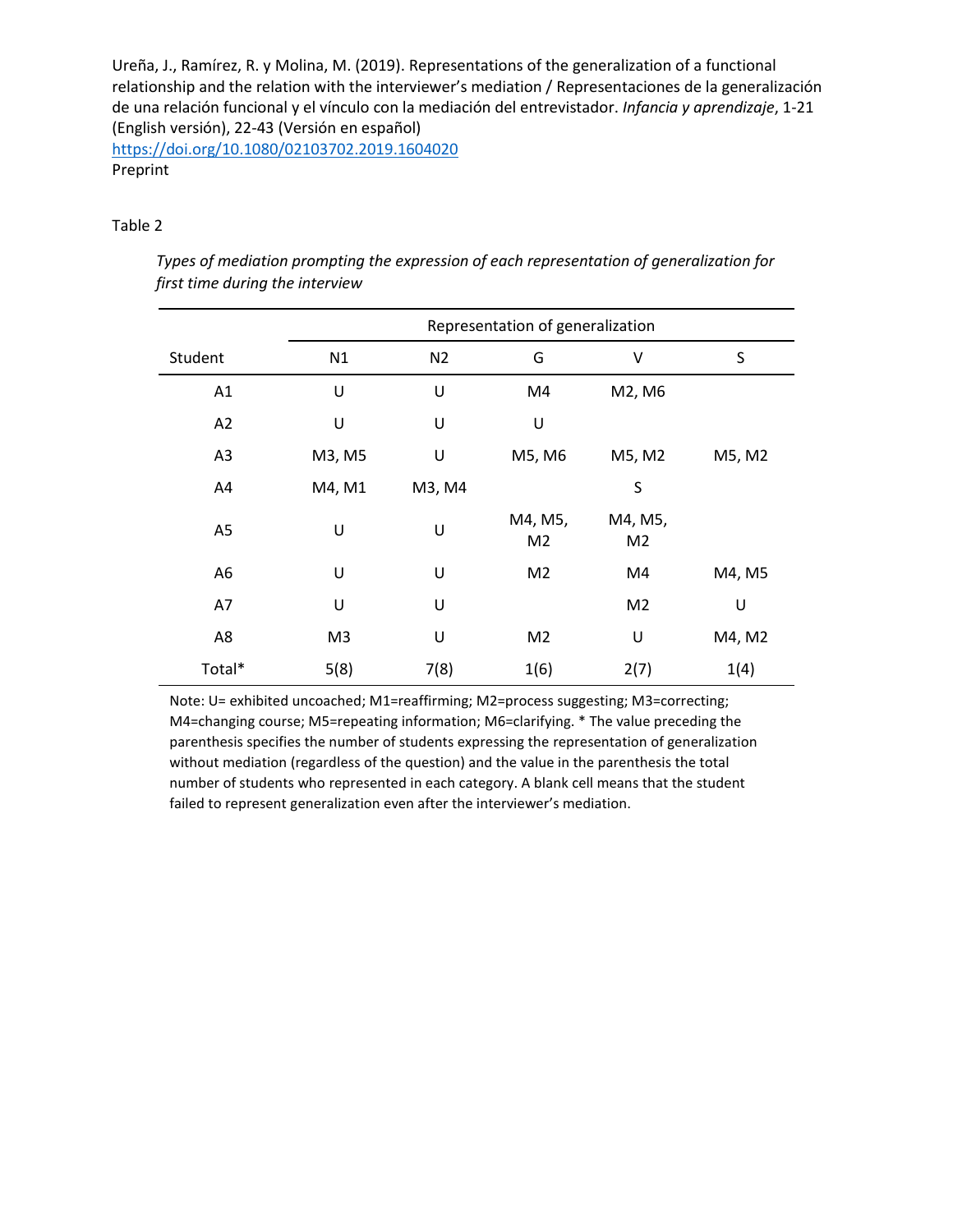Figure legends

Figure 1: Student A5's summary table.

The heading of the first column translates as "Number of hours". The word "comprobar" to the right of letter N in euros column translates as "check".